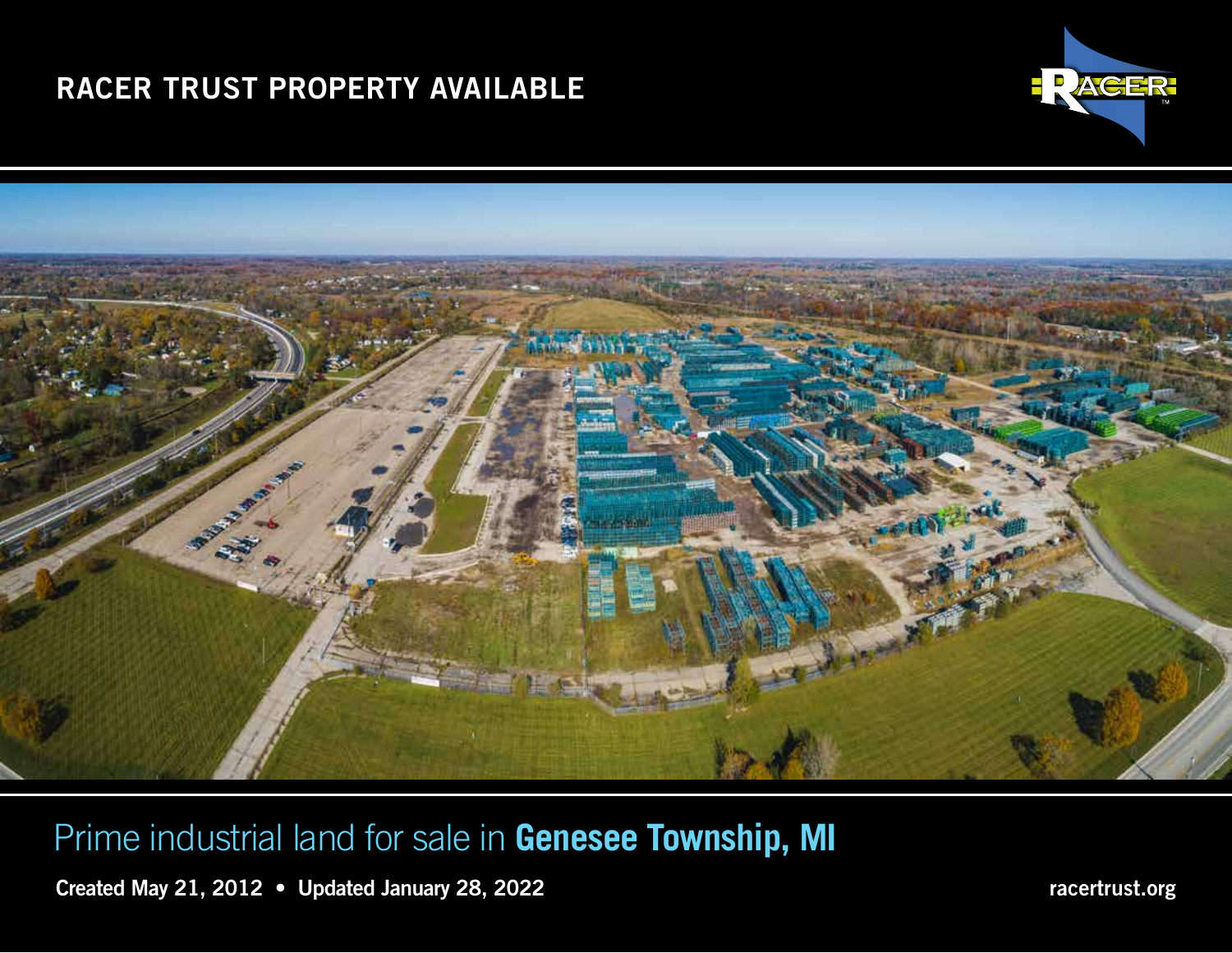### **Table of Contents**

- 3 Property Summary
- 4 Property Location
- 5 Property Assets
- 7 Property Details
- 10 Property Ownership and Recent History
- 11 Community Vision for Property
- 13 Environmental Conditions
- 15 Collateral Information, including:
	- \* Access/Linkage
	- $\star$  Airports
	- $\star$  Port Facilities
	- \* Regional Bus Service
	- $\star$  Utilities and Natural Gas
	- \* Zoning and Business Assistance
	-
- \* Small Business Centers<br>22 Directory of Financial Programs Directory of Financial Programs and Incentives Available in Michigan
- 30 Regional Overview, including:
	- \* Community Snapshot
	- \* Workforce
	- $\star$  Education
	- \* Largest Employers
	- \* Medical Facilities and Emergency Services
- $\star$  Links to Helpful Resources<br>38 Demographic Information
- Demographic Information
- 39 RACER Summary
- 40 Conditions
- 41 Transaction Guidelines/Offer Instructions
- 42 Links for Buyers

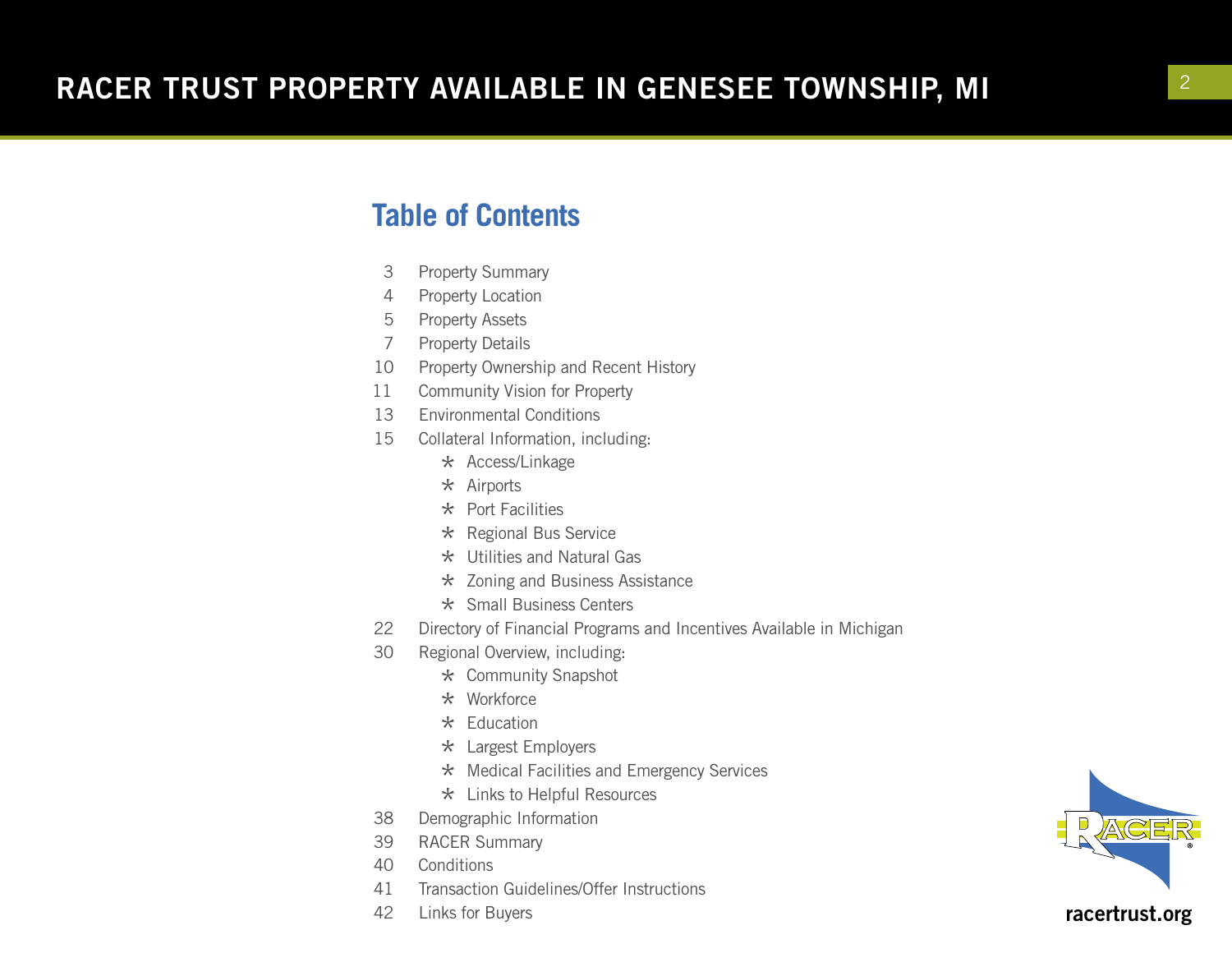## **Property Summary**

Coldwater Road Industrial Land 1245 East Coldwater Road Genesee Township, MI 48458

Bordered by a rail line to the east and Coldwater Road to the south, the buildings on this 118.27-acre site have already been removed down to the slabs. The Property, zoned heavy industrial, offers easy access to Interstate 475.

Environmental remediation at the site principally involves groundwater investigation and may include deed restrictions. Portions of this Property are currently licensed.

| <b>County:</b>              | Genesee                                              |  |
|-----------------------------|------------------------------------------------------|--|
| <b>Land Area:</b>           | 118.27 acres                                         |  |
| <b>General Description:</b> | Vacant land, paved and fenced                        |  |
| Zoning:                     | I-2, Heavy Industrial                                |  |
| <b>Tax Parcel Number:</b>   | 25-11-18-200-010, 25-11-18-200-011, 25-11-18-400-006 |  |
| <b>RACER Site Number:</b>   |                                                      |  |

More information about this property may be reviewed on RACER's website at www.racertrust.org/Properties/PropertyDetail/Coldwater\_13270.



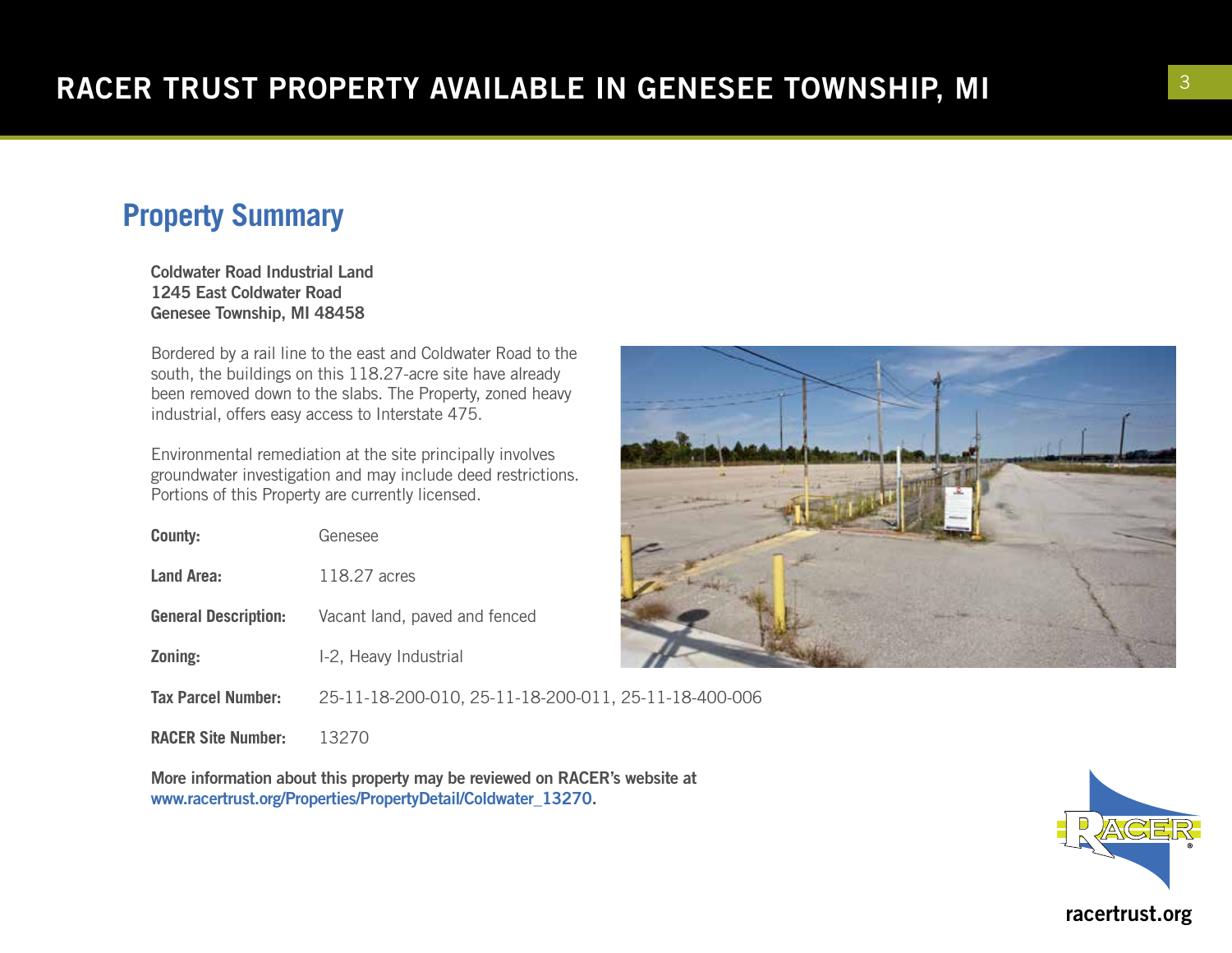## **Property Location**

Coldwater Road Industrial Land - Parcel 1 1245 East Coldwater Road Genesee Township, MI 48458 25-11-18-200-011 7.39+/- acres I-2, Heavy Industrial

Coldwater Road Industrial Land - Parcel 2 1245 East Coldwater Road Genesee Township, MI 48458 25-11-18-200-010 4.74+/- acres I-2, Heavy Industrial

Coldwater Road Industrial Land - Parcel 3 (with portion of area currently licensed) 1245 East Coldwater Road Genesee Township, MI 48458 25-11-18-400-006 106.14+/- acres I-2, Heavy Industrial

View an interactive map of the Property at http://bit.ly/coldwater-ind.



©2017 Google



*\*Disclaimer: Property boundaries presented on this map are for informational purposes only and have not been prepared for legal, engineering, or surveying purposes. RACER makes no representations as to the accuracy of the maps, aerial photographs, or boundary depictions contained herein.*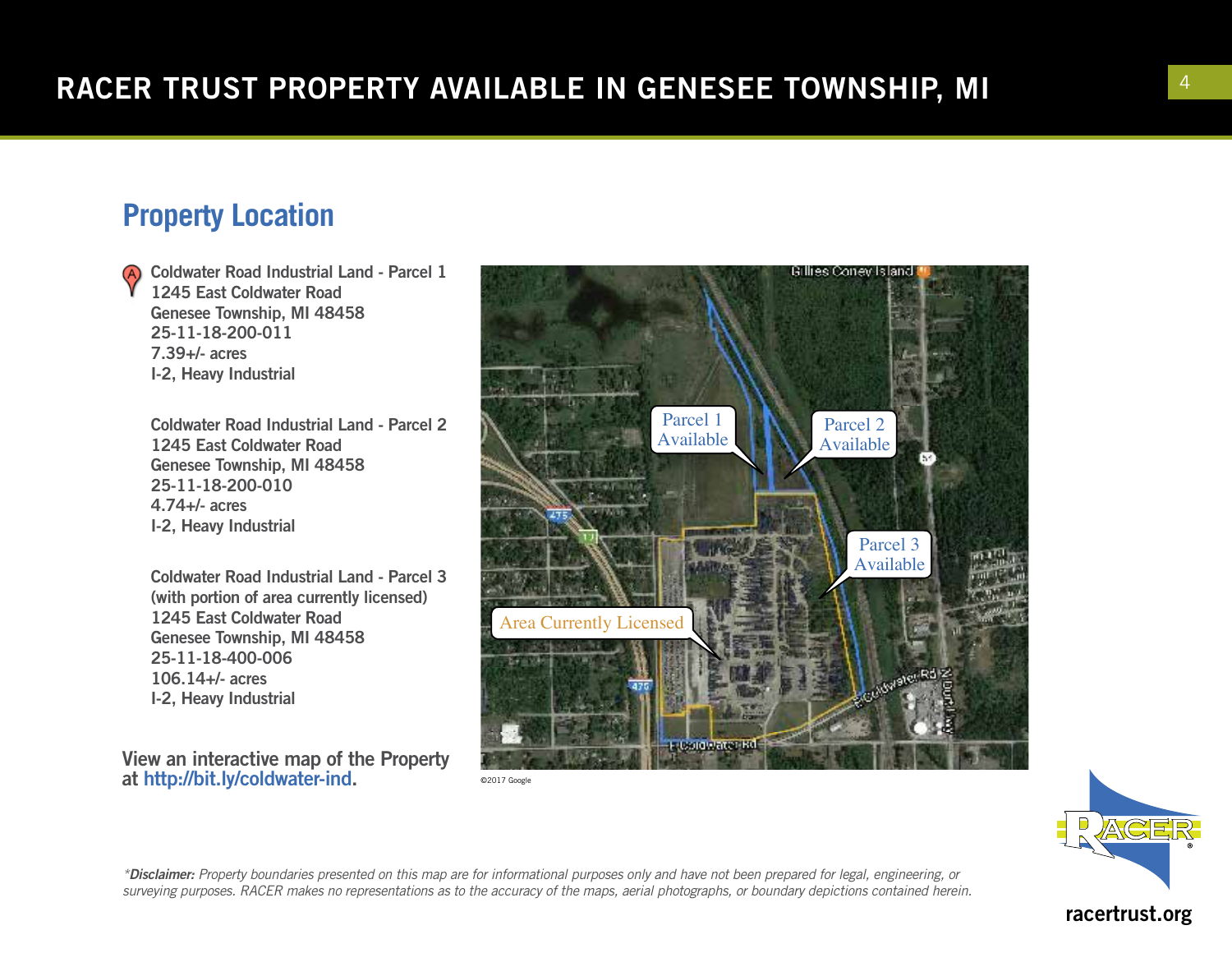## **Property Assets**

- 118.27-acre vacant site
- Adjacent to railroad
- Paved and fenced

For a comprehensive listing and description of Flint-area RACER properties, please visit www.racertrust.org/files/RACER\_factsheet\_flint\_0112.pdf.



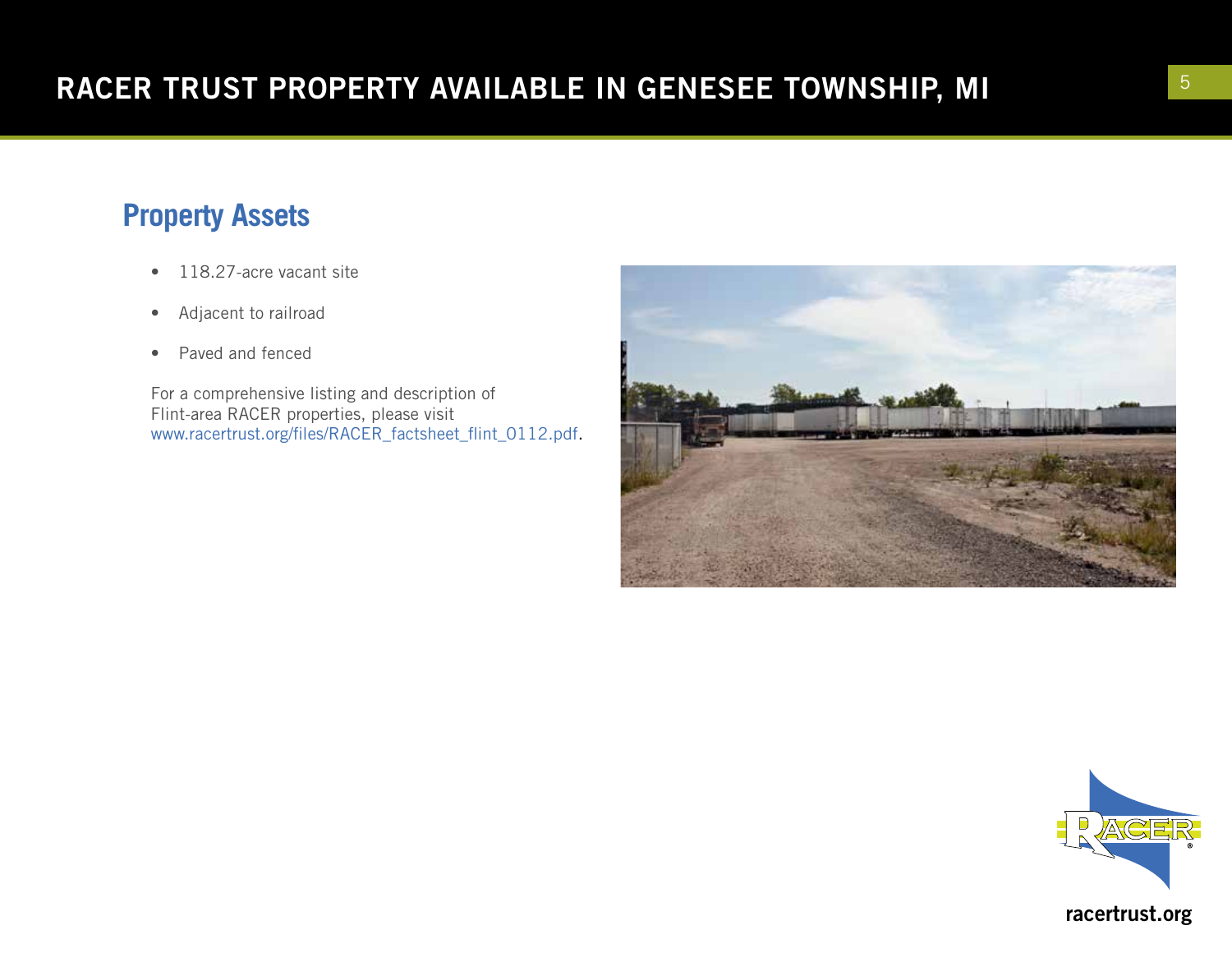## **Property Assets (continued)**



 $\Box$ **ACE**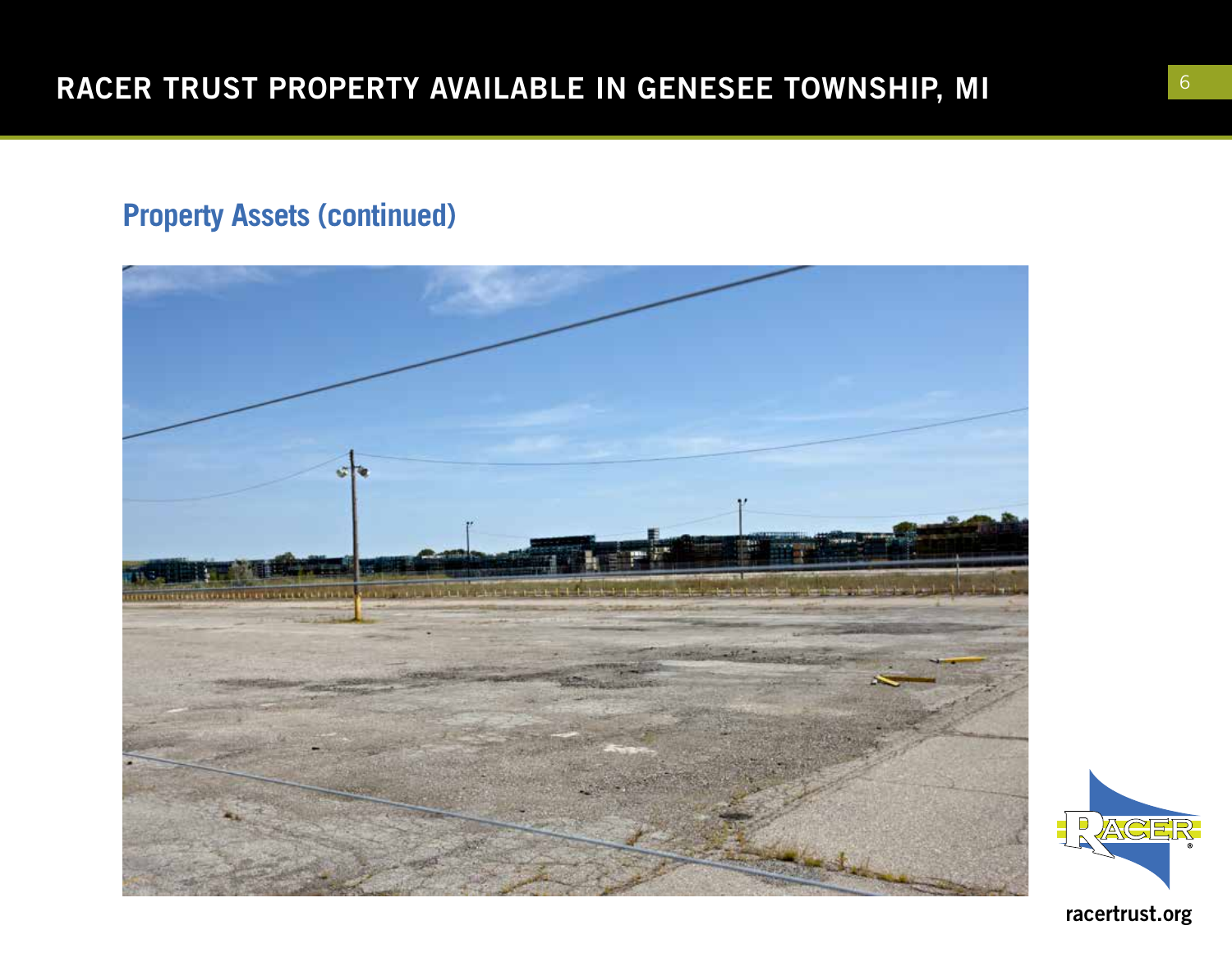## **Property Details**

| <b>Overview</b>                     |                                                                                                                                                                                                                                                                                                                                                                |  |
|-------------------------------------|----------------------------------------------------------------------------------------------------------------------------------------------------------------------------------------------------------------------------------------------------------------------------------------------------------------------------------------------------------------|--|
| Location                            | 1245 East Coldwater Road, Genesee Township, MI 48458                                                                                                                                                                                                                                                                                                           |  |
| Zoning/Tax ID Number(s):            | Light or Heavy Industrial: 25-11-18-200-010,<br>25-11-18-200-011, 25-11-18-400-006                                                                                                                                                                                                                                                                             |  |
| Total Land Area of Property (Acres) | 118.27                                                                                                                                                                                                                                                                                                                                                         |  |
| <b>Total Assessment</b>             | \$263,900                                                                                                                                                                                                                                                                                                                                                      |  |
| <b>Total Annual Property Taxes</b>  | \$15,269(2021)                                                                                                                                                                                                                                                                                                                                                 |  |
| Visibility                          | Average                                                                                                                                                                                                                                                                                                                                                        |  |
| Shape                               | Irregular                                                                                                                                                                                                                                                                                                                                                      |  |
| Road Access                         | Adequate                                                                                                                                                                                                                                                                                                                                                       |  |
| Number of Structures at Property    | 0                                                                                                                                                                                                                                                                                                                                                              |  |
| Electricity                         | Property is in close proximity to 138 kV and 46kV<br>Consumers Energy distribution substations. The<br>predicted reliability (percentage of time in service) is<br>99.999% for the 138 kV system and 99.996% for the<br>46 kV system. Able to serve a wide range of possible<br>electric demands with appropriate substation and<br>minimal line construction. |  |
| Water                               | An 8" water main runs along the eastern ROW of Horton<br>Avenue as well as the northern ROW of Coldwater Road.                                                                                                                                                                                                                                                 |  |

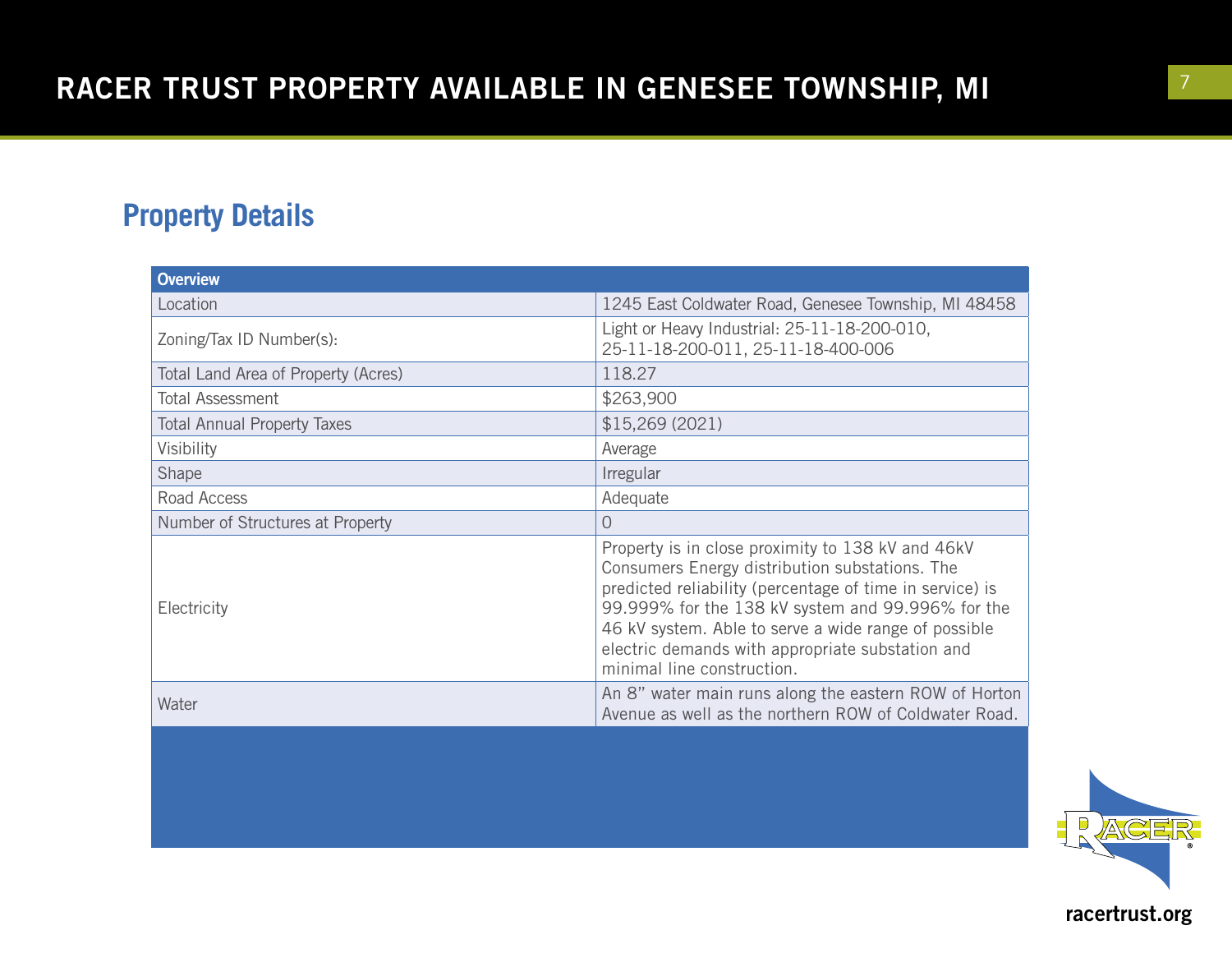## **Property Details (continued)**

| Sewer                               | An 18" sanitary sewer runs along the northern ROW<br>of Coldwater Road; a capped 8" sewer branches into<br>RACER's property for approximately 40' — this pipe<br>can be brought back into service; a 12" sanitary sewer<br>runs along the eastern ROW of Horton Avenue; 8" SSM<br>on Carpenter Road                                            |  |
|-------------------------------------|------------------------------------------------------------------------------------------------------------------------------------------------------------------------------------------------------------------------------------------------------------------------------------------------------------------------------------------------|--|
| Stormwater                          | Catch basins seen on Coldwater Road                                                                                                                                                                                                                                                                                                            |  |
| Natural Gas                         | 8-inch high-capacity gas main serves the property.<br>Other capacities and pressures available. Competitive<br>delivery rates, minimal upfront costs.                                                                                                                                                                                          |  |
| Licenses for Temporary Use (If Any) | The Property is used periodically for product storage<br>and container management.                                                                                                                                                                                                                                                             |  |
| Sulfur Dioxide (2010)               | Attainment Area                                                                                                                                                                                                                                                                                                                                |  |
| Particulate Matter 2.5 (2006)       | Attainment Area                                                                                                                                                                                                                                                                                                                                |  |
| Lead (2008)                         | Attainment Area                                                                                                                                                                                                                                                                                                                                |  |
| Carbon Monoxide                     | Attainment Area                                                                                                                                                                                                                                                                                                                                |  |
| 8-Hour Ozone (2008)                 | Attainment Area                                                                                                                                                                                                                                                                                                                                |  |
| Nitrogen Dioxide                    | Attainment Area                                                                                                                                                                                                                                                                                                                                |  |
| Particulate Matter 10               | Attainment Area                                                                                                                                                                                                                                                                                                                                |  |
| Owner(s)/Use(s) Prior to GM         | Vacant land                                                                                                                                                                                                                                                                                                                                    |  |
| Previous Operations by GM           | From 1951 to 1966, the former plant was operated<br>by various GM business units, including Delphi,<br>which manufactured window regulators, door hinges,<br>door modules and seat adjusters. GM also leased the<br>Administration Building as a Transition Center/Jobs<br>Bank after its subsidiary, REALM, acquired the Property<br>in 1999. |  |

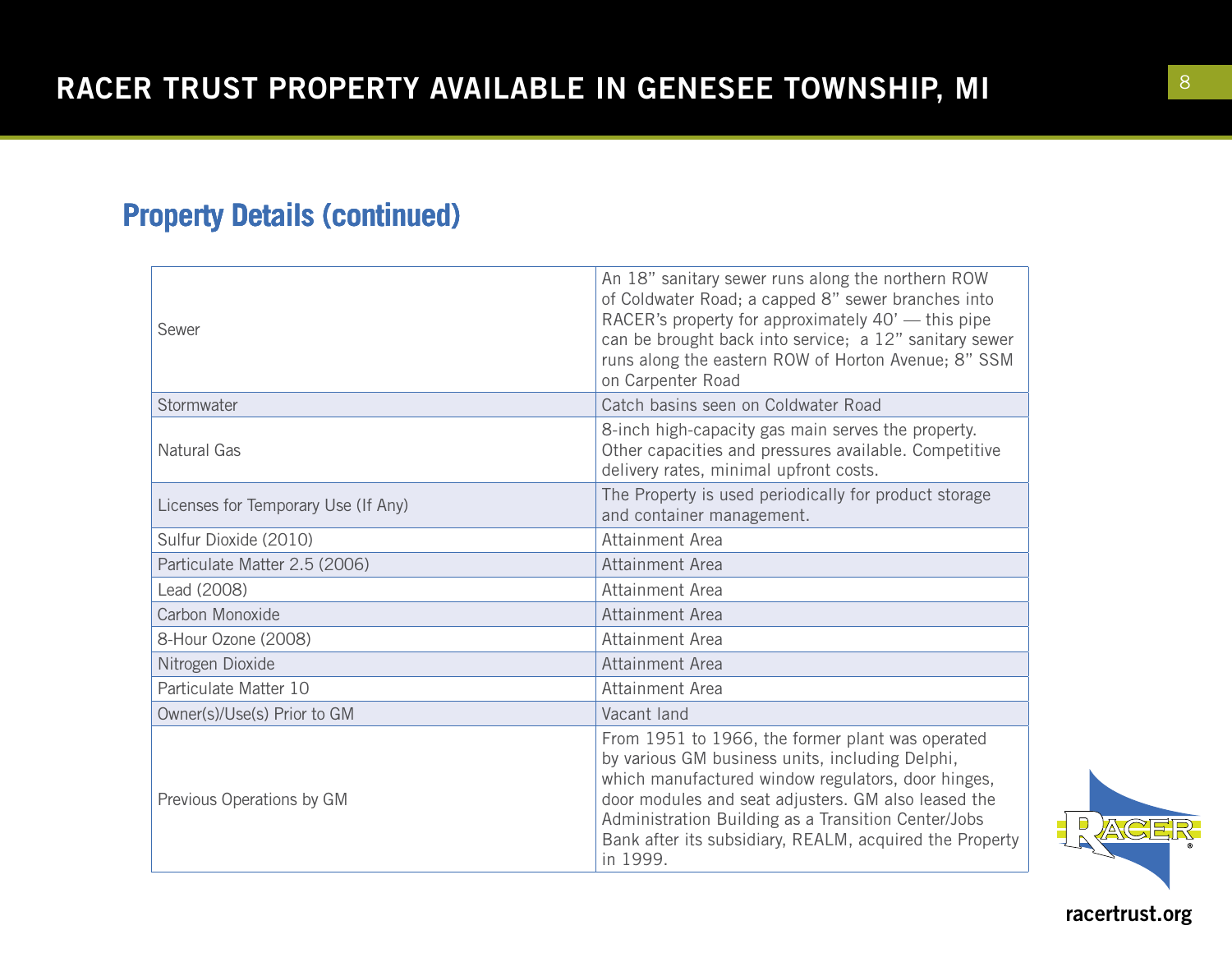## **Property Details (continued)**

| <b>Surrounding Owners/Uses</b>                      | A rail line to the east; residential properties to the<br>west; Coldwater Road Landfill Land to the north; and<br>commercial properties to the south.                                                                                                                                                                                                               |  |
|-----------------------------------------------------|---------------------------------------------------------------------------------------------------------------------------------------------------------------------------------------------------------------------------------------------------------------------------------------------------------------------------------------------------------------------|--|
| Stormwater Management System                        | Stormwater catchbasins located in site roads and<br>parking lots which drain directly to municipal storm<br>sewer system.                                                                                                                                                                                                                                           |  |
| Rail Service                                        | Lake State Railway                                                                                                                                                                                                                                                                                                                                                  |  |
| Name and Proximity to Nearest Interstate Highway(s) | I-475 (approximately 1 mile)                                                                                                                                                                                                                                                                                                                                        |  |
| Name and Proximity to Nearest Commercial Airport(s) | Bishop International Airport (approximately 11 miles)                                                                                                                                                                                                                                                                                                               |  |
| Name and Proximity to Nearest Commercial Seaport(s) | Port of Detroit (approximately 75 miles)                                                                                                                                                                                                                                                                                                                            |  |
| <b>Additional Information</b>                       | Preliminary geo-technical information available;<br>additional acreage to the north; close proximity to<br>138 kV and 46 kV Consumers Energy distribution<br>substations; 99.999% reliability for 138 kV system,<br>99.996% for 46kV system; able to serve wide range of<br>possible electric demands with appropriate substation<br>and minimal line construction. |  |

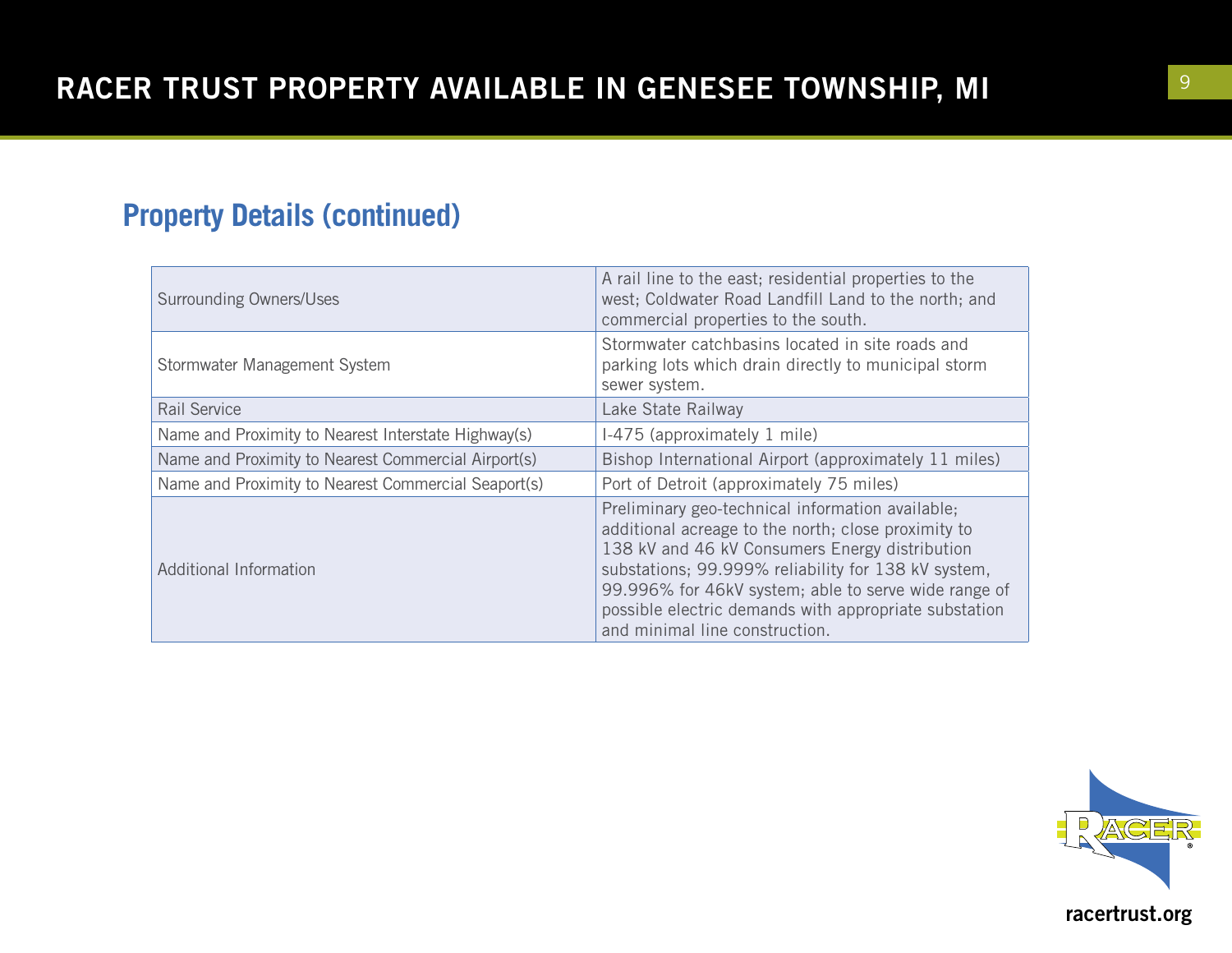## **Property Ownership and Recent History**

GM acquired the Property that the plant was located on as vacant land in 1951. The plant was operated by various GM business units, including Delphi, which manufactured window regulators, door hinges, door modules and seat adjusters.

GM sold the plant in 1996 to Peregrine, which manufactured window regulators and door hinges, until they ceased operations in 1998. GM's subsidiary, REALM, acquired the Property in 1999. GM leased the Administration Building until 2000. REALM completed environmental decomissioning and removal of all structures in June 2001, leaving only the slabs of the buildings.

The site is paved and fenced, and is periodically used for product storage and container management.



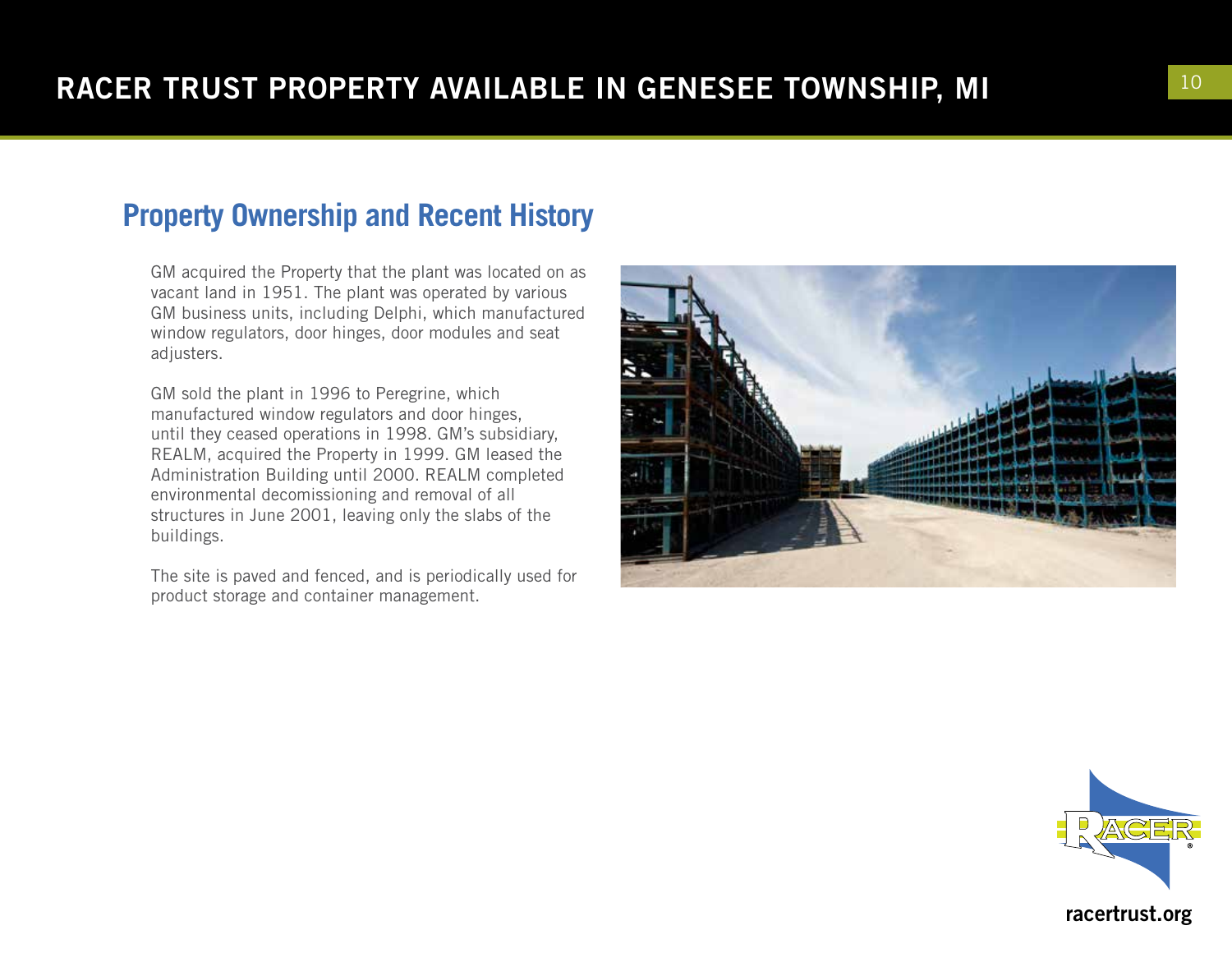### **Community Vision for Property**

*The RACER Trust was created in March 2011 by the U.S. Bankruptcy Court to clean up and position for redevelopment 89 properties and other facilities owned by the former General Motors Corp. before its 2009 bankruptcy. The Settlement Agreement establishing the Trust described the criteria that the Trust, at a minimum, must consider when selling properties. These criteria include the views of the local communities. The community has provided the following in response to RACER's request:*

#### **Charter Township of Genesee**

7244 N. Genesee Road . PO Box 215 Genesee, Michigan 48437 810-640-2000 · Fax 810-640-1150 www.geneseetwp.com

Dear Mr. Rasher,

The Charter Township of Genesee strongly supports RACER's commitment to the redevelopment of former General Motors properties that are located in our township. The sites are located in a transportation hub that includes major rail facilities, highways, and access to Consumers Power facilities that are capable of supporting commercial, light industrial and heavy industrial development.

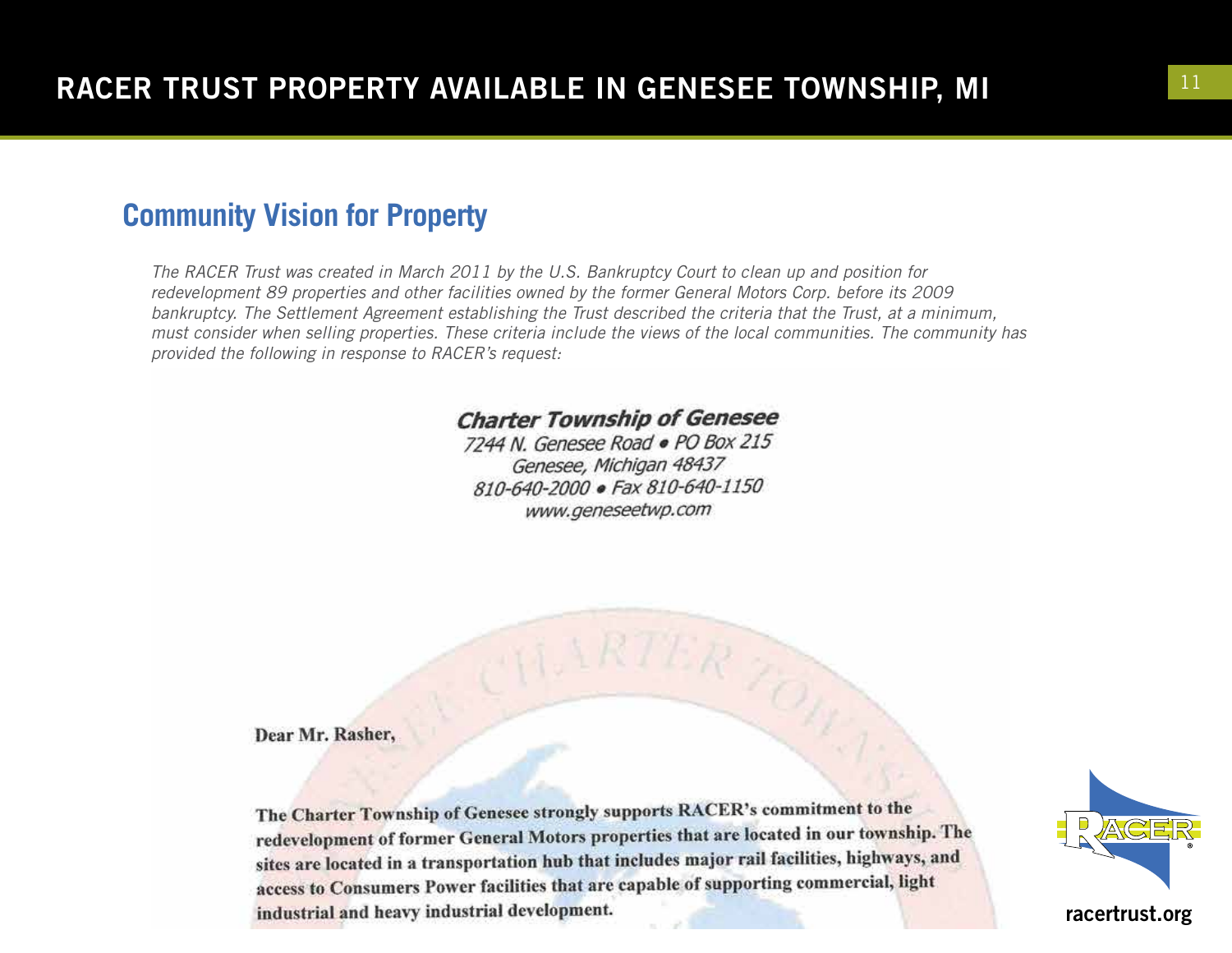### **Community Vision for Property (continued)**

We believe there are a number of possibilities for re-development of these sites that would be beneficial to the business enterprises that locate here and to the community. We look forward meeting with you and any potential investors that may be interested in developing viable enterprises in the Charter Township of Genesee.

Sincerely,

**Supervisor Steven Fuhr Charter Township of Genesee** 

Steven D. Fuhr Supervisor

Wayne G. Bates Clerk

**Tod Sorensen** Treasurer

Trustees **Richard Burrus** Thomas Jean

Kathy Sutton Patricia Witte

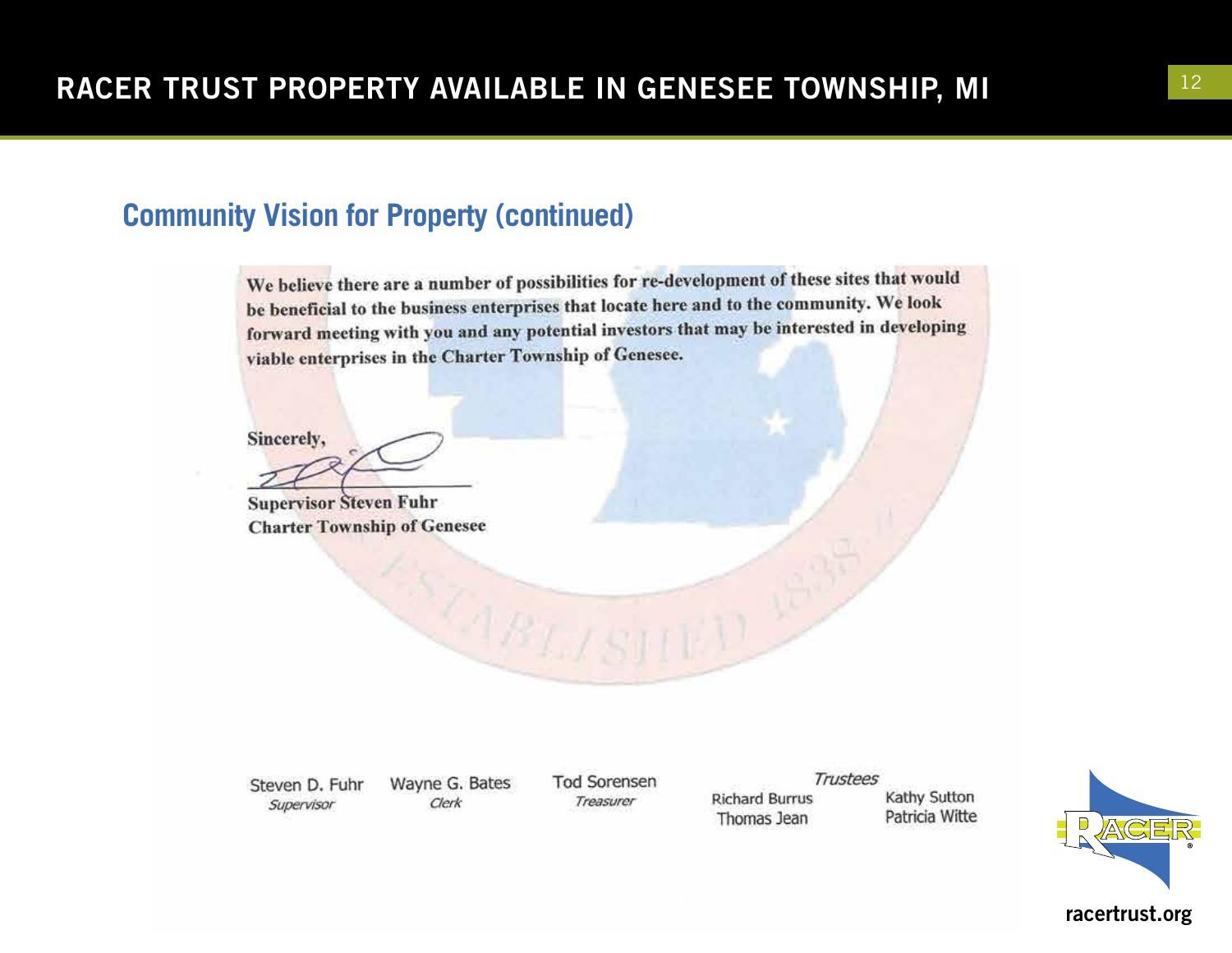## **Environmental Conditions**

RACER Trust, U.S. EPA and State regulatory authorities offer a variety of buyer protections designed to shield your investment and restrict or eliminate your liability for environmental impacts resulting from previous uses, regardless of whether these conditions were known at the time of purchase or transfer. For more information about liability protections, please visit http://bit.ly/1EsnxjB.

For the latest environmental information, please visit www.racertrust.org/files/coldwater-road-industrial-environmental-fact-sheet.pdf



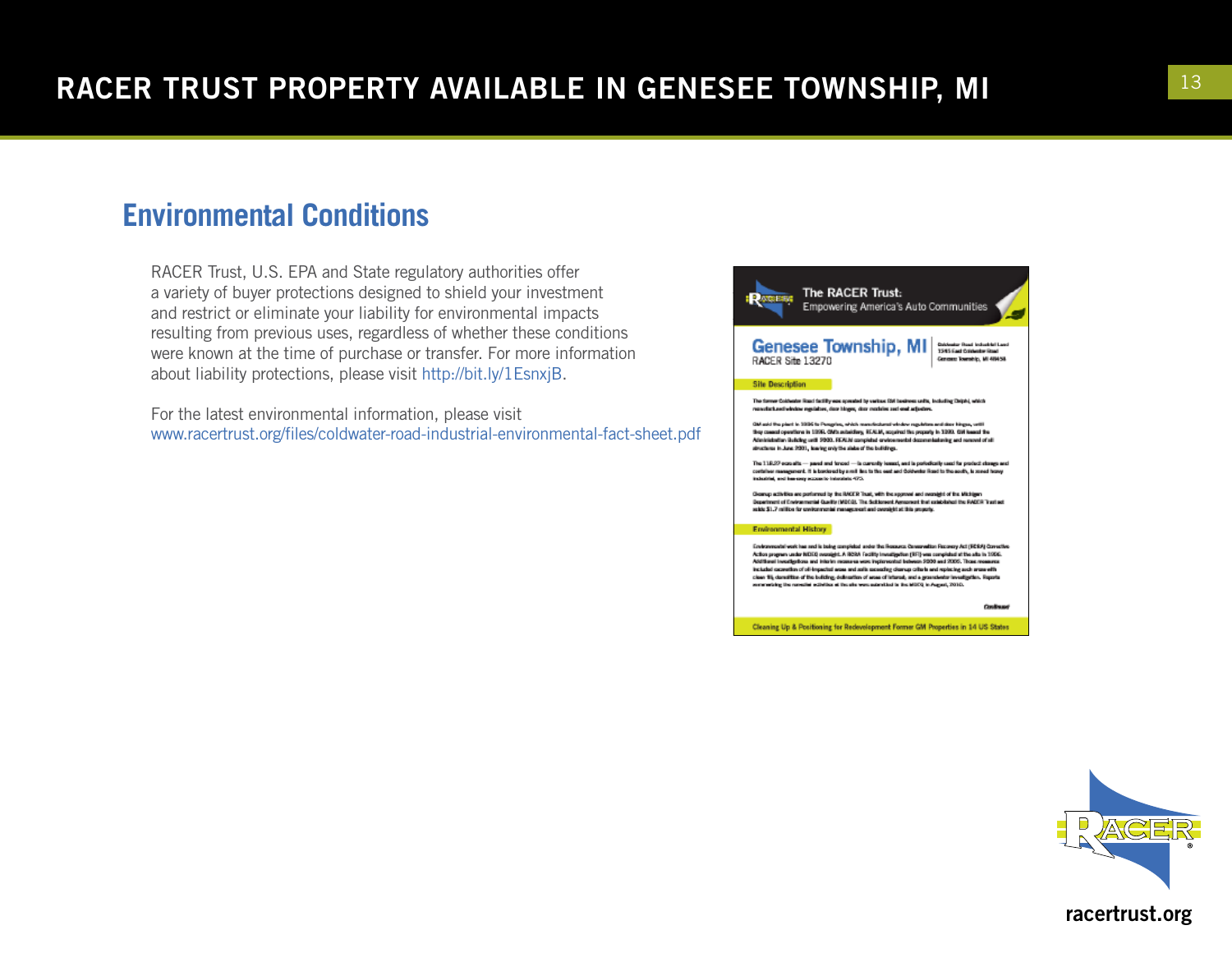## **Collateral Information: Access/Linkage**

The Charter Township of Genesee is located on C.S. Mott Lake, just northeast of Flint. It is roughly midway between Detroit and Lansing, the state capital.

The major thoroughfare network system includes freeways, principal arterials and minor arterials. These systems connect Genesee County with the remainder of Michigan and the nation.

I-475 forms a freeway loop within the urbanized area of Flint as well as an alternate route when traveling north or south through Genesee County. In addition, it allows easy access to one of Flint's auto manufacturing areas.

I-75 is a major north-south thoroughfare that connects Genesee County to the recreational areas in northern Michigan and Canada and to the manufacturing and industrial complexes south of Genesee County.



I-69 is the primary east-west freeway connection. This highway connects the Flint area with the Cities of Lapeer and Port Huron as well as the major international Blue Water Bridge crossing to Canada at Port Huron. This is the second-busiest truck crossing between Canada and the U.S, and funnels a vast majority of the truck traffic to I-69.

The region's central location makes it a natural transportation hub. It is home to Bishop International Airport, and Amtrak provides intercity passenger rail service through Flint on the Blue Water line from Chicago to Port Huron at the border to Canada.

This property was formerly serviced by CSX Transportation, and beginning in 2019, is now served by Lake State Railway [\(www.lsrc.com](http://www.lsrc.com))

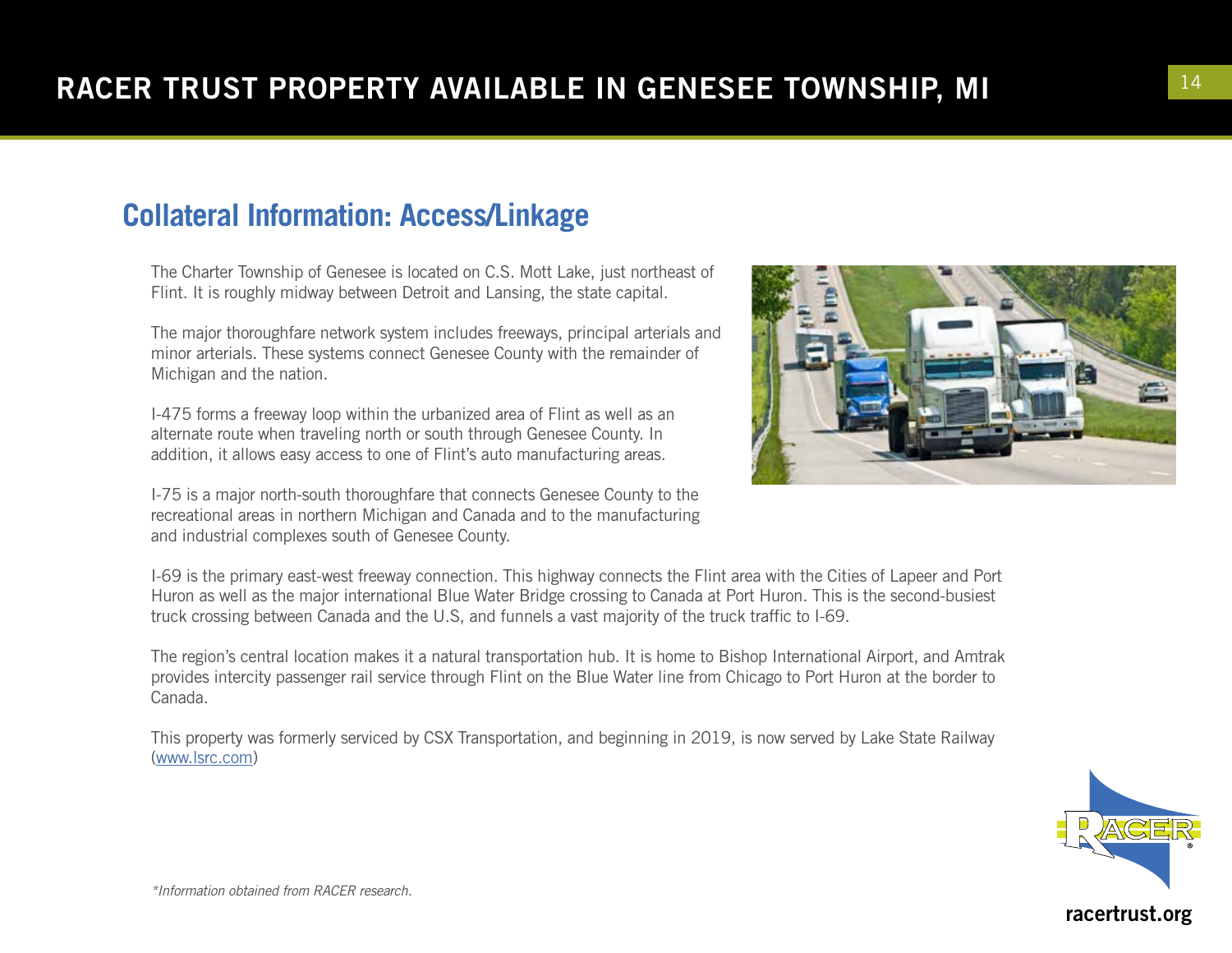## **Collateral Information: Airports**

Bishop International Airport (www.bishopairport.org) is conveniently located only a half-mile from the I-75/U.S. 23 and I-69 interchange in Flint. With a modern passenger terminal that was built in 1993, Bishop International is Michigan's third-busiest airport, and boasts the lowest average airfare in Michigan. For business travelers, there is a Business Center with free Wi-Fi (available throughout the terminal), work stations, electrical outlets and copier service.

Nonstop flights are available to Atlanta, Baltimore, Detroit, Chicago, Fort Myers, Fla., Las Vegas, Minneapolis, Orlando and Tampa.

FedEx operates a cargo-handling service at the airport.



To the south, Detroit Metropolitan Wayne County Airport (www.metroairport.com) is one of the busiest airports in the U.S. and among the world's largest air transportation hubs.

Detroit is the second-largest hub and primary Asian gateway for Delta, the world's largest airline. The airport also is a major base of operations for ultra-low cost carrier Spirit Airlines. Together with 13 additional passenger airlines — including three foreign flag carriers — Detroit's airlines and their regional partners offer service to more than 150 non-stop destinations around the globe.

Detroit also is one of the newest, most operationally capable and efficient airports in North America, with two new passenger terminals, 145 gates, six jet runways, and two modern Federal Inspection Services facilities for international arrivals.

More than 32 million passengers traveled through the Detroit airport in 2012, including more than 2.8 million international travelers. In addition, more than 218,000 metric tons of cargo are transferred through the airport that year.

Willow Run Airport (www.willowrunairport.com), managed by the Wayne County Airport Authority, is located seven miles west of Detroit Metropolitan Airport. Occupying 2,600 acres, Willow Run serves cargo, corporate and general aviation clients. The airport offers four runways, 24-hour FAA Tower and U.S. Customs operations to provide ease of access for its users.



*\*Information obtained from RACER research.*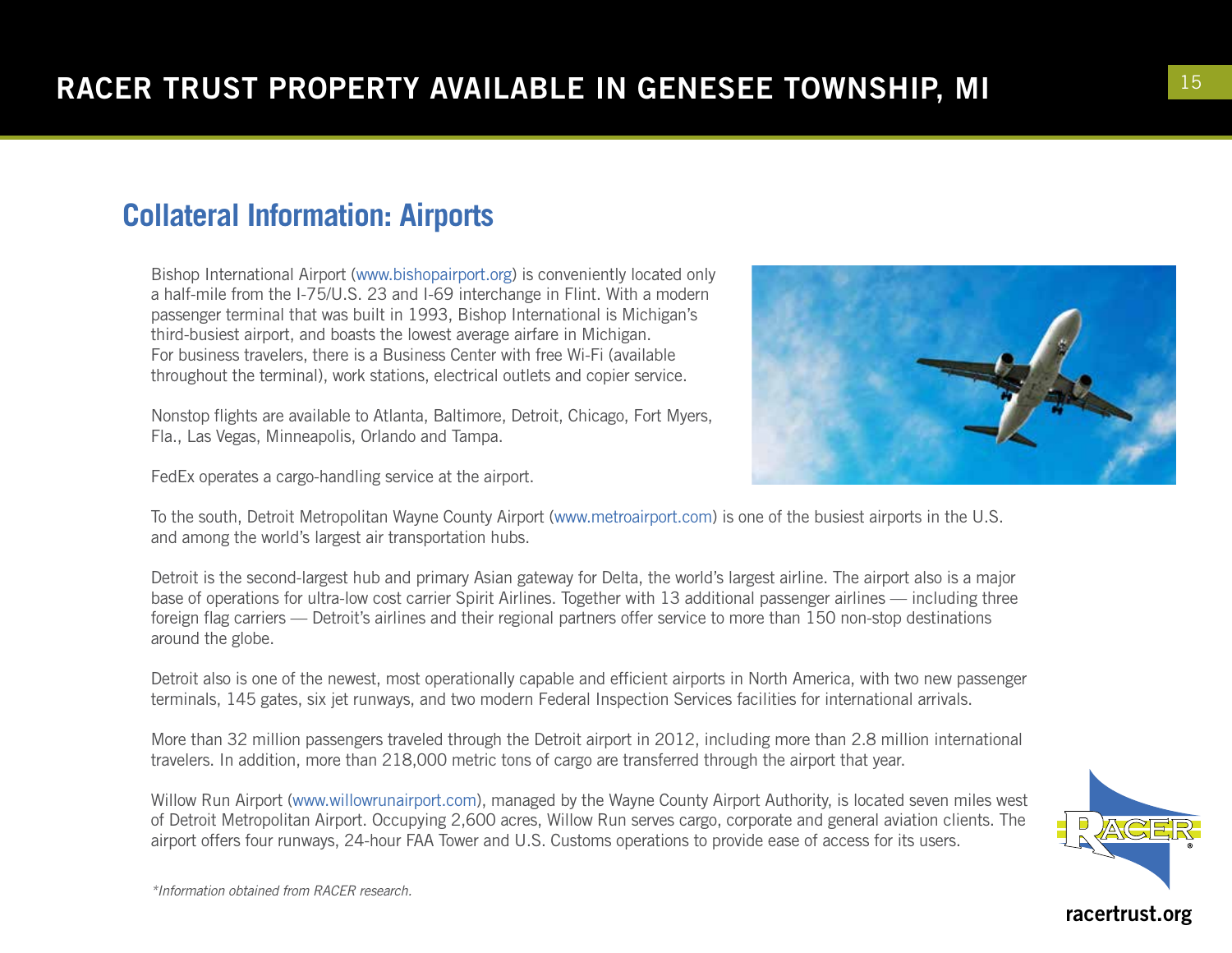### **Collateral Information: Airports (continued)**

Willow Run Airport has more than 65,000 operations per year. Approximately 200 million pounds of cargo are transferred through the airport annually, making Willow Run the fourth-largest airport in Michigan.

The airport accommodates small private planes as well as international 747 cargo jets. Cargo, corporate and general aviation users receive the advantages of a large airport and the conveniences of a small one. Along with nearby inter-modal transportation, its prime location gives easy access to major U.S. and international markets and provides ample room for growth.

Duford Field is a small, limited-use airfield in Genesee Township.

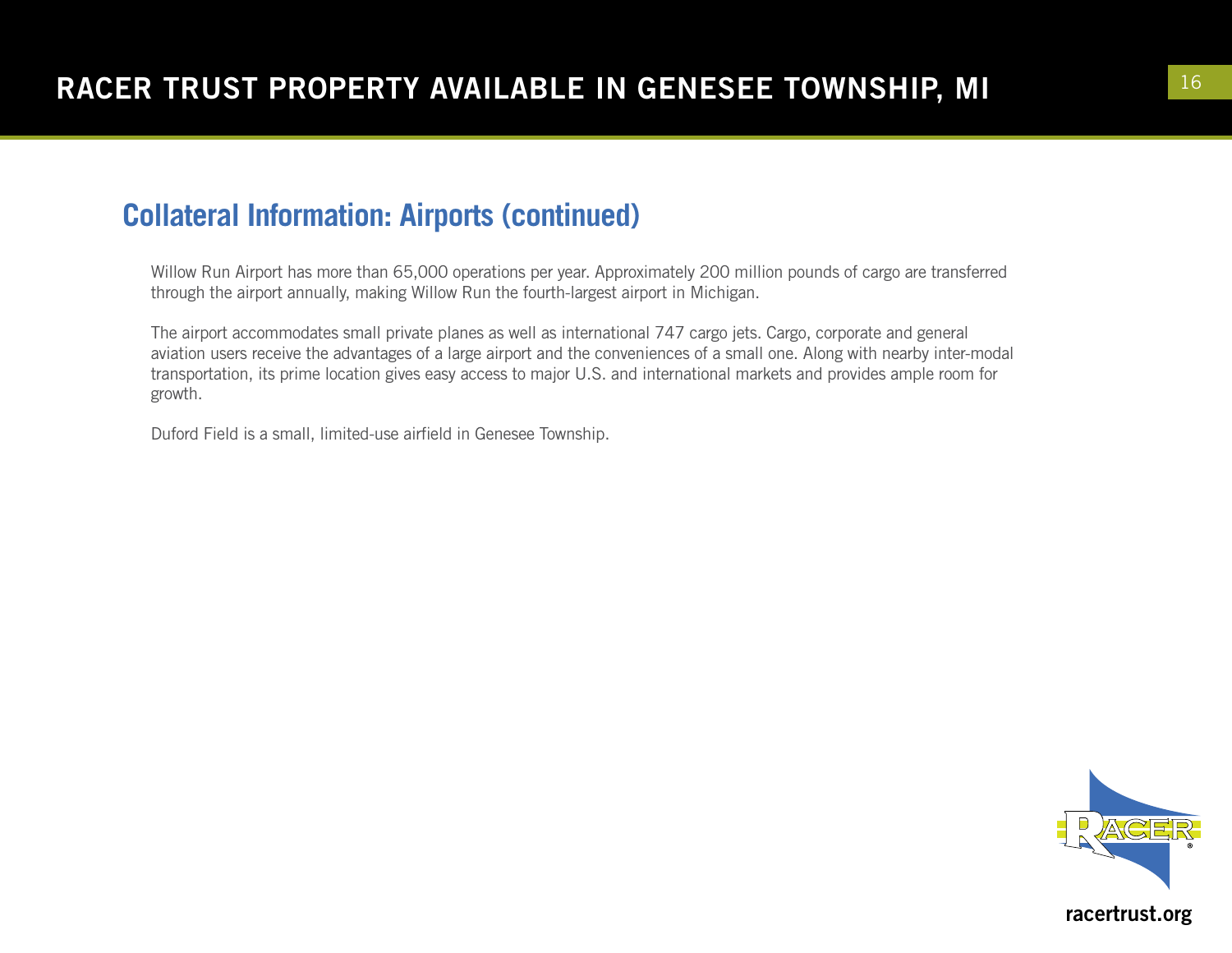## **Collateral Information: Port Facilities**

Goods can be moved overland quickly to the Port of Detroit (www.portdetroit.com), which offers access to the Great Lakes and overseas via the St. Lawrence Seaway.

The Port of Detroit, operated by the Detroit/Wayne County Port Authority, moves 750,000 tons of steel annually, supplying the region's automotive industry. The port has long been used to import lumber, copper and automobiles as well. Its location near the Ambassador Bridge and major interstate freeways makes the Port of Detroit accessible and efficient.

The Port of Detroit, located on the Detroit River in southwest Detroit, covers 35 acres, with docks that are approximately 2,150 feet in length and a seaway depth of 27 feet. The facility has 128,000 square feet of covered storage for rolled steel or other products.

The port includes a foreign trade zone that is administered by the Greater Detroit Foreign Trade Zone, Inc. A foreign trade zone provides competitive advantages to companies involved in international trade through deferral, reduction or elimination of U.S. Customs duties. A foreign trade zone is an area within



the geographical boundary of the United States that is considered to be outside the Customs territory of the U.S. Companies may bring foreign and domestic merchandise into zones for storage, testing, relabeling, displaying, manufacturing, and for the eventual entry into U.S. commerce or for exportation from the U.S. All Customs duties and federal excise taxes are deferred while merchandise is in a zone and, in many instances, these duties or taxes can be substantially reduced or eliminated through zone use.



*\*Information obtained from RACER research.*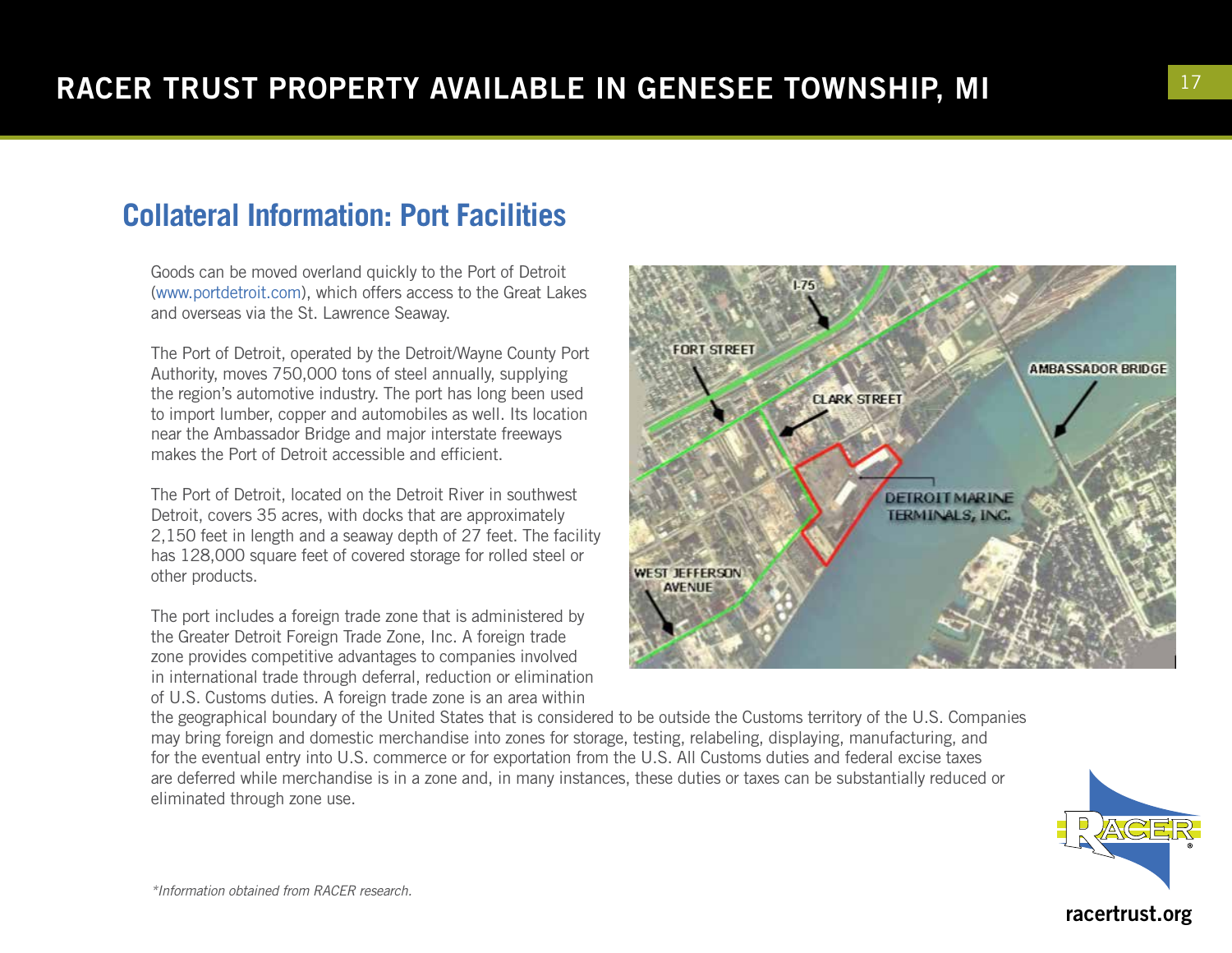## **Collateral Information: Regional Bus Service**

The Mass Transportation Authority (www.mtaflint.org), a public transit provider, has more than 14 fixed-service routes providing service to Flint residents and visitors. Access to these routes is located along major arterials, such as North Saginaw, Franklin, South Saginaw and Fenton Road. Additionally, the MTA system provides access to the downtown area, and also the Flint campus at the University of Michigan.

Primary route service hours are Monday-Saturday 6:30 a.m.-11:30 p.m. and Sunday 9:30 a.m.-7 p.m. The MTA does not operate buses on New Year's Day, Memorial Day, Fourth of July, Labor Day, Thanksgiving and Christmas.







racertrust.org

*\*Information obtained from RACER research.*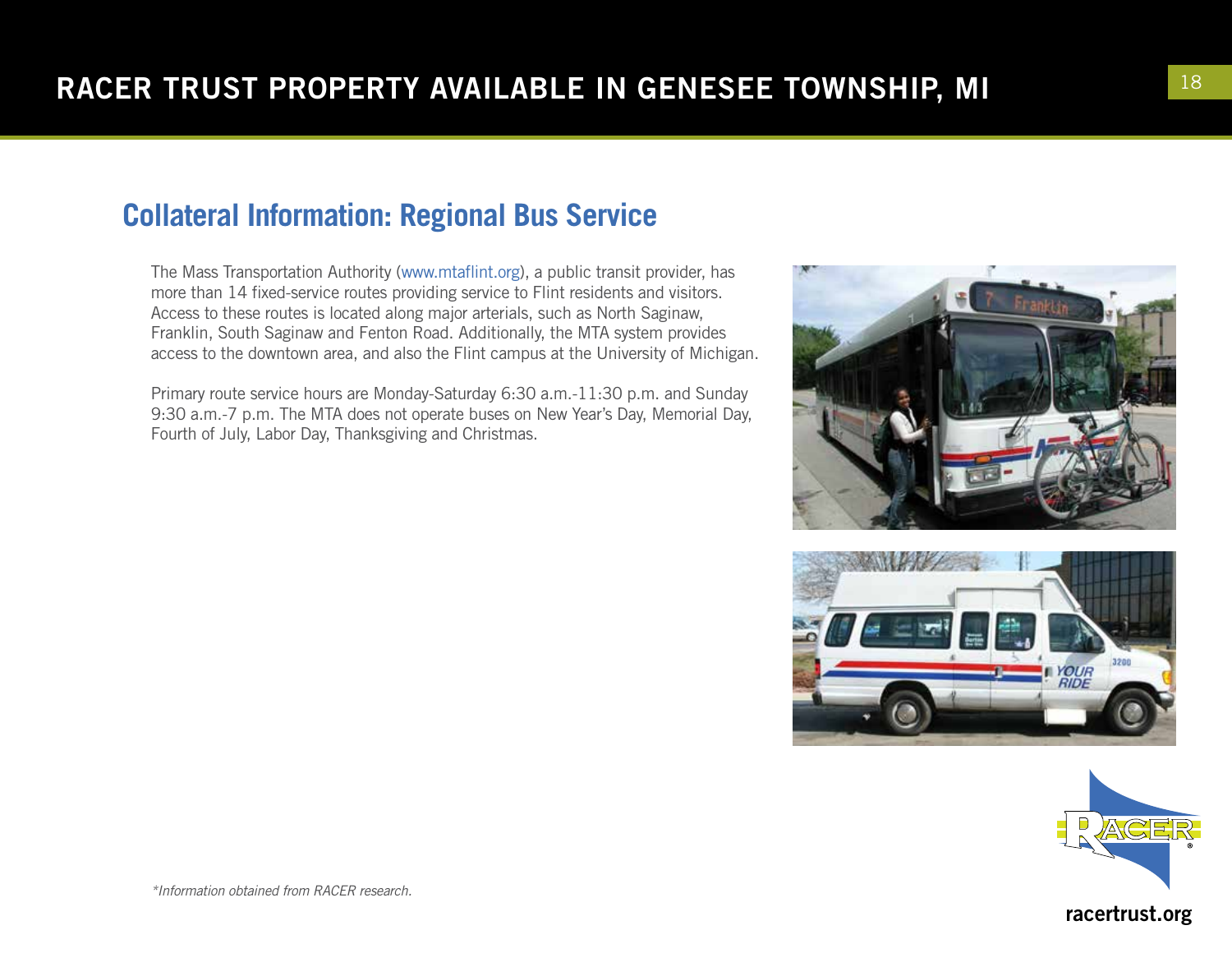## **Collateral Information: Utilities and Natural Gas**

Consumers Energy (www.consumersenergy.com), headquartered in Jackson, Mich., provides natural gas and electricity to more than 6 million of Michigan's 10 million residents and serves customers in all 68 of the state's Lower Peninsula counties.

Consumers Energy works with local businesses and potential investors to make Consumers Energy works with local businesses and potential investors to make<br>it easier and more efficient to do business. From energy efficiency solutions to<br>a business to accompanie development. Consumers From less the ma e-business to economic development, Consumers Energy has the resources to help.

> The Genesee Township Department of Public Works [\(www.geneseetwp.com/departments/dpw/](http://www.geneseetwp.com/departments/dpw/)) administers water and sewer service in the township. Southern portions of this site are also administered by the Beecher Metropolitan District (www.beecherwater.us/Home\_Page.php).



*\*As of January 2017; subject to change. Check with RACER Trust for details.*



#### racertrust.org available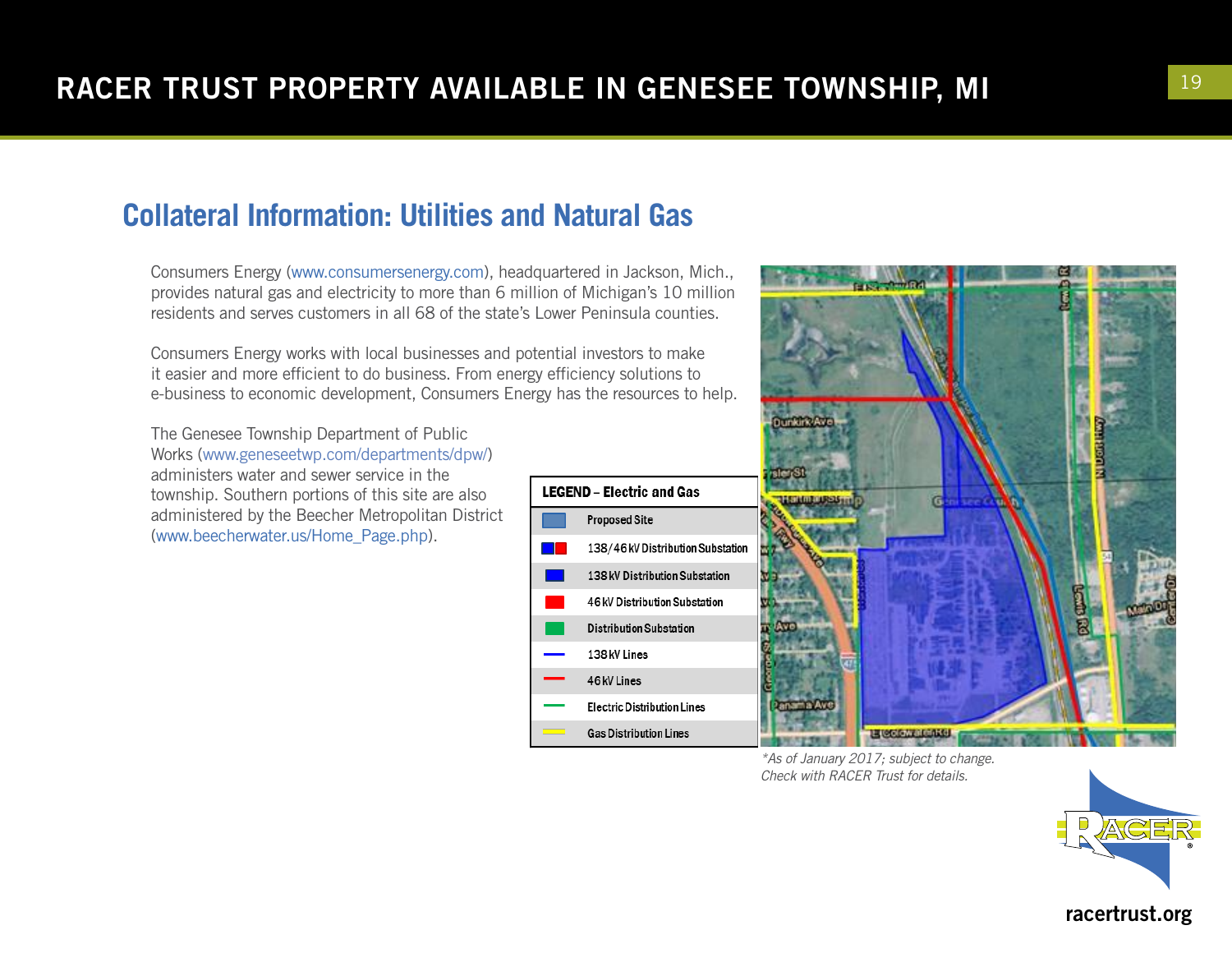### **Collateral Information: Zoning and Business Assistance**

Zoning is I-2, Heavy Industrial.

The Property is located within the boundaries of Foreign Trade Zone 140. A FTZ provides competitive advantages to companies involved in international trade through deferral, reduction or elimination of U.S. Customs duties. Potential buyers interested in applying for FTZ status should contact the FTZ 140 grantee, Flint and Genesee Chamber of Commerce, at 810-600-1429.

Flint-Genesee Chamber of Commerce (www.flintandgenesee.org) offers business services and expertise for companies expanding in Flint-Genesee County, established local businesses and entrepreneurs building start-ups. The chamber is dedicated to strengthening the businesses and economy of the community by welcoming and supporting new business and ensuring that local business owners have the tools and knowledge to stay competitive.

Through effective partnerships with multiple organizations and support from municipal, business and foundation funds, the chamber is able to offer many of these services at no cost:

- Assisting in diversification and expansion into new sectors
- Obtaining government contracts
- Streamlining processes and reducing waste
- Providing consulting and training sessions
- Conducting site searches
- Incentive assistance and negotiation
- Accessing workforce hiring and training support
- Consulting and project management assistance

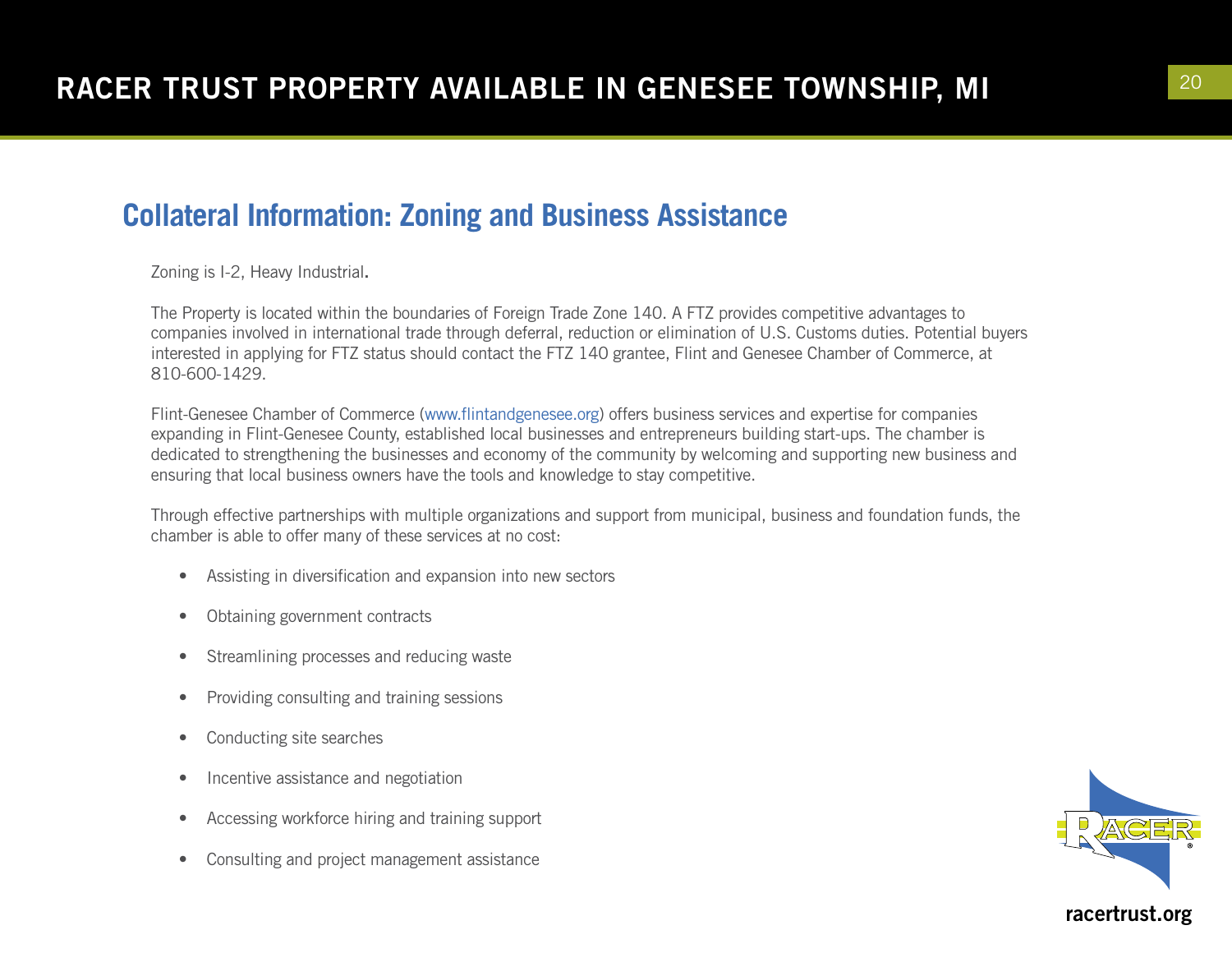## **Collateral Information: Zoning and Business Assistance (continued)**

• Business attraction

The Brownfields Economic Development Initiative (www.hudexchange.info/bedi) is a key competitive grant program that the U.S. Department of Housing and Urban Development administers to stimulate and promote economic and community development. BEDI is designed to assist cities with the redevelopment of abandoned, idled and underused industrial and commercial facilities where expansion and redevelopment is burdened by real or potential environmental contamination.

BEDI grant funds are primarily targeted for use with a particular emphasis upon the redevelopment of brownfields sites in economic development projects and the increase of economic opportunities for low-and moderate-income persons as part of the creation or retention of businesses, jobs and increases in the local tax base.

BEDI funds are used as the stimulus for local governments and private sector parties to commence redevelopment or continue phased redevelopment efforts on brownfields sites where either potential or actual environmental conditions are known and redevelopment plans exist. HUD emphasizes the use of BEDI and Section 108 Loan Guarantee funds to finance projects and activities that will provide near-term results and demonstrable economic benefits.

The Michigan Economic Development Corporation (www.michiganbusiness.org) assists thousands of Michigan businesses each year. Whether it's a new venture, expansion, relocation or even a concern with another agency of state government, the MEDC can help. The MEDC can supply customized economic development services to help companies and communities both large and small — find success in a very competitive global economy.

The MEDC's experienced staff helps businesses in the areas of information on Michigan's key industries; site development services; business financing and incentives; labor information; permit assistance; and environmental assistance.

## **Collateral Information: Small Business Centers**

I-69 Trade Corridor Small Business Development Center at Kettering University (http://sbdcmichigan.org/i-69-trade-corridor/).

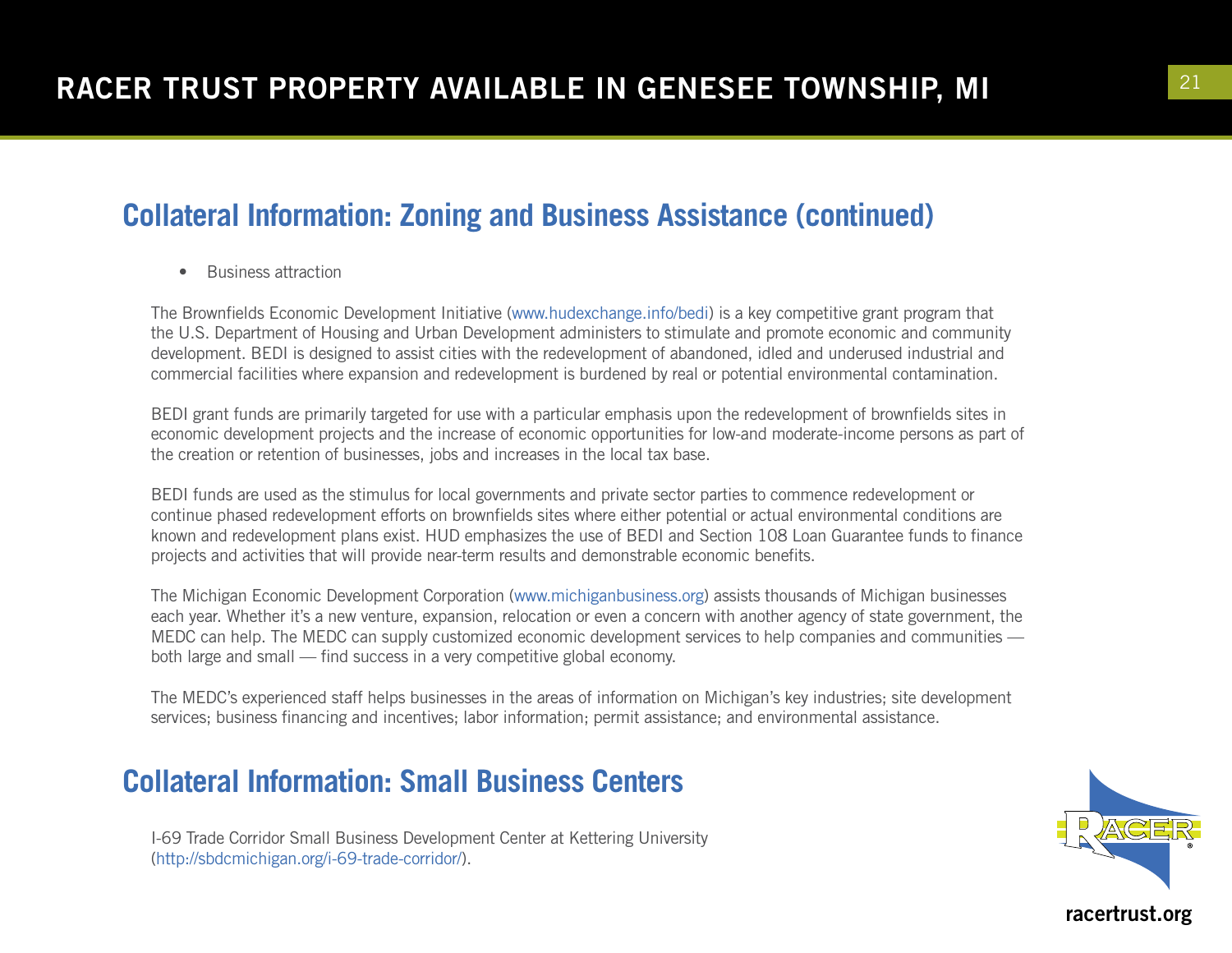The State of Michigan offers a variety of financial programs and incentives to assist businesses seeking to build or expand in the state. Fact sheets and other details about each of the following can be found on the Michigan Economic Development Corporation website at www.michiganbusiness.org/Fact-Sheets/?f=sub\_incent, or by clicking on the links at the top of each paragraph below:

• Agribusiness Financing Programs — http://puremi.ch/1Biyxxm

The Michigan Department of Agriculture & Rural Development (MDARD), in partnership with the MEDC, offers multiple programs to help support the financing and growth of agricultural businesses in Michigan.

• Border County Incentives — http://bit.ly/1ceniFv

Eligible new warehouse, distribution, or logistics facilities that locate in a county that borders another state or Canada may qualify for tax incentives.

• Brownfield Redevelopment Authority (P.A. 381) — http://bit.ly/11YWPqU

The creation of a Brownfield Redevelopment Authority allows local decision-making in the various aspects of Brownfield redevelopment.

• Business Improvement District / Principal Shopping District / Business Improvement Zone (BID/PSD/BIZ) http://puremi.ch/1C4RBiM

Cities, villages and urban townships may create a Business Improvement District (BID) or a Principal Shopping District (PSD) to promote economic development within a defined area. A BID/PSD allows a municipality to collect revenue, levy special assessments and issue bonds in order to address maintenance, security and operation of that district. A Business Improvement Zone (BIZ) may levy special assessments to finance activities and projects outlined within a zone plan for a period of 10 years.

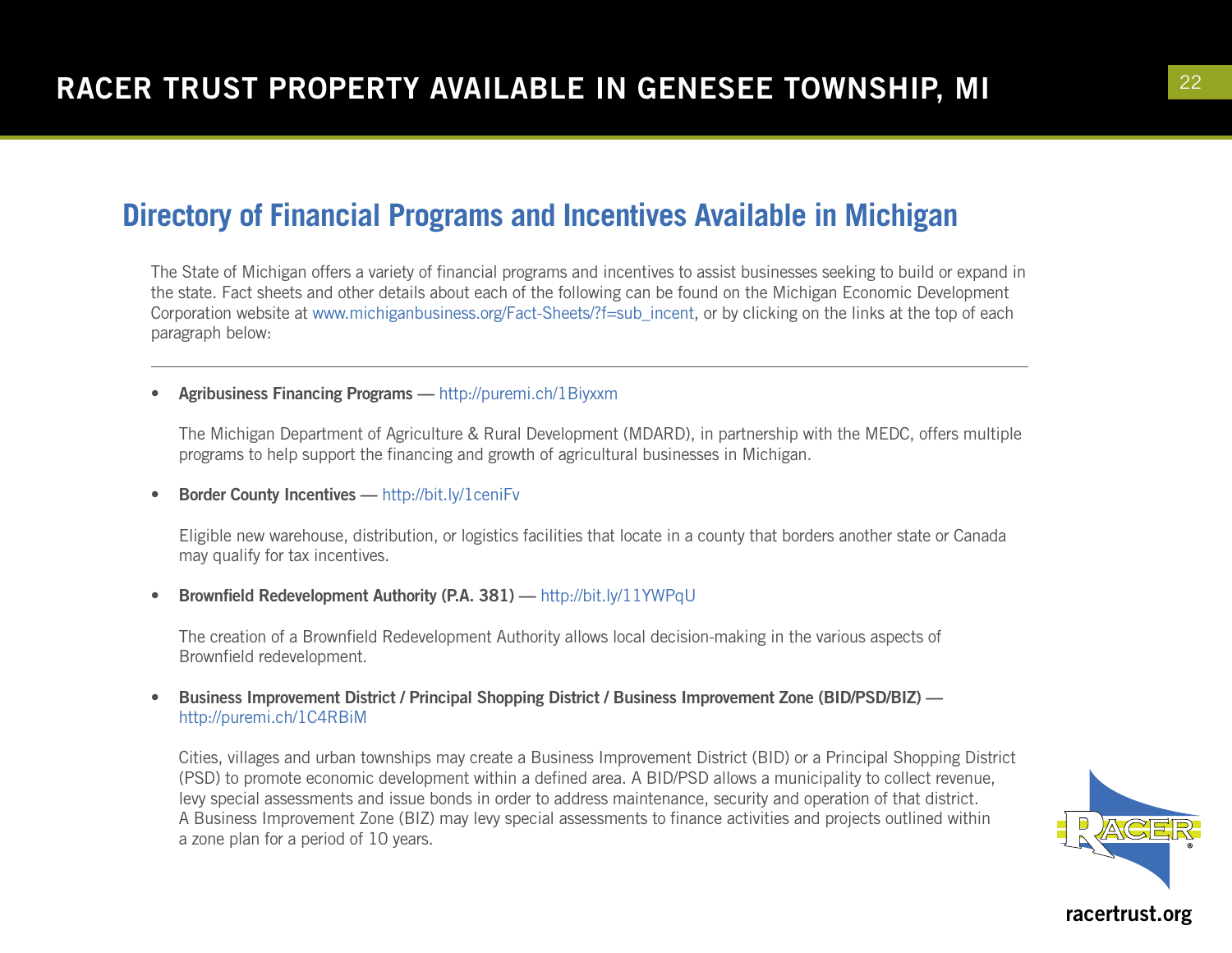#### • Capital Access Program — http://puremi.ch/19EZOQn

The Capital Access Program, or CAP, is an innovative loan program available to assist businesses with capital needs. The maximum loan amount is \$5 million.

• Commercial Redevelopment Act (P.A. 255) — http://bit.ly/1enLg7u

This program encourages the replacement, restoration and new construction of eligible commercial property by abating the property taxes generated from new investment for a period up to 12 years.

• Commercial Rehabilitation Act (P.A. 210) — http://bit.ly/1aHIGoT

This program encourages rehabilitation of eligible commercial property 15 years or older by abating the property taxes generated from new investment for a period up to 10 years. The primary purpose of the facility must be for operation of a commercial business enterprise or multifamily residential use.

• Community Development Block Grant (CDBG) Program Business Development Initiatives — http://puremi.ch/1AP2mS6

CDBG is a federal grant program funded by the U.S. Department of Housing and Urban Development (HUD). Funds are used to provide grants to eligible counties, cities, villages and townships, usually with populations under 50,000, for economic development, community development and housing projects.

• Community Development Block Grant (CDBG) Program Community Development Initiatives — http://bit.ly/176lvSL

The Michigan Strategic Fund (MSF), in cooperation with the MEDC, administers the economic and community development portions of the CDBG program. CDBG is a federal grant program utilizing funds received from the U.S. Department of Housing and Urban Development (HUD). This fact sheet provides a broad overview of the community development portions of the program that the MEDC administers, including Blight Elimination, Façade Improvements, Downtown Public Infrastructure and Signature Building Acquisition.

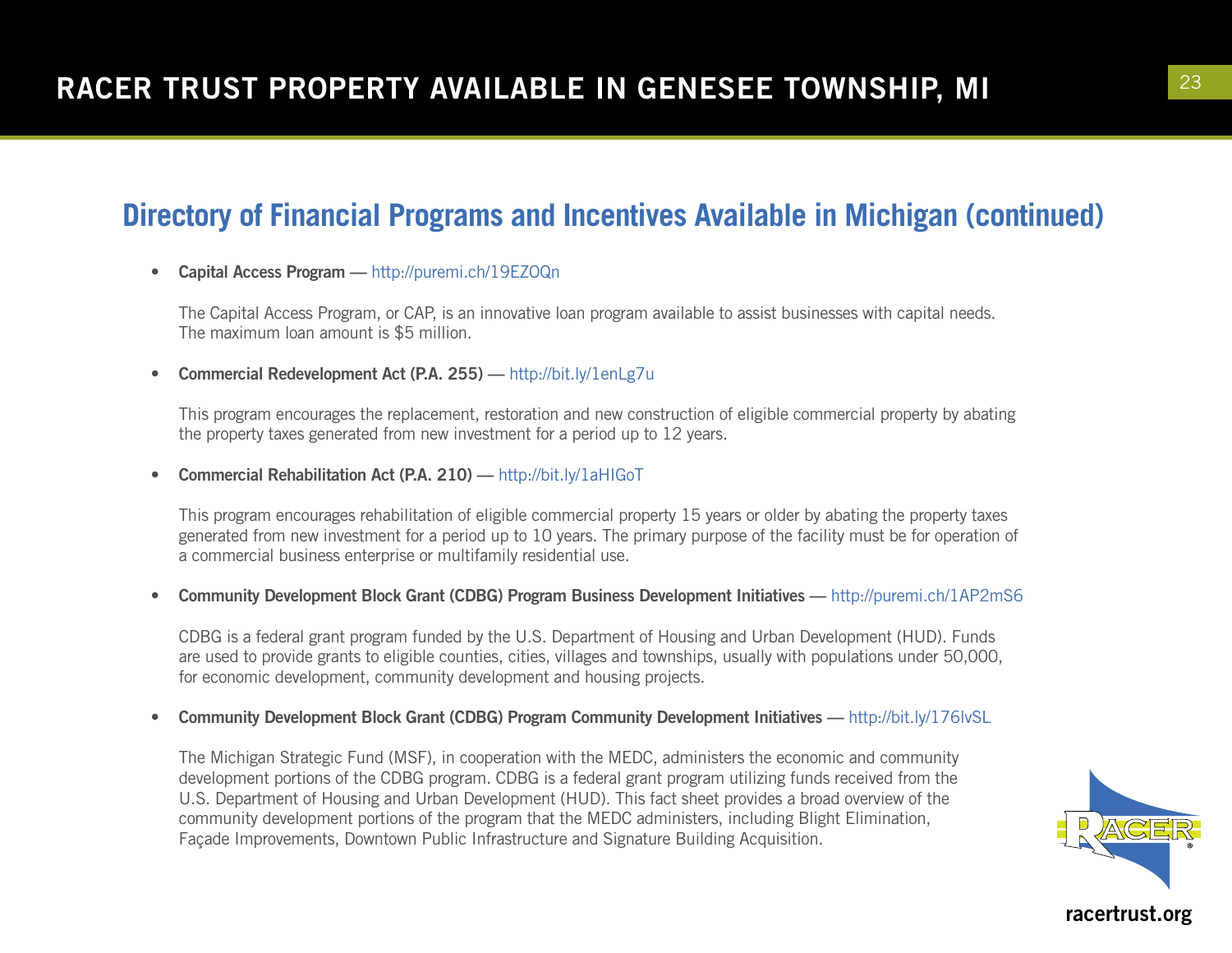• Community Development Block Grant Revolving Loan Fund (RLF) — http://bit.ly/144S2HH

The Revolving Loan Fund (RLF) portion of Michigan's CDBG Program has a specific focus: lending to small businesses that are unable to secure competitive financing traditionally, but will meet a national objective of the CDBG Program. The program provides funds through either existing RLFs based within a specific Unit of General Local Government (UGLG) or through newly established Regional RLFs.

• Community Ventures — http://puremi.ch/19EZYHq

An economic development initiative that promotes employment and social enterprise. The mission of CV is to alleviate poverty and promote safe and vibrant communities.

• Corridor Improvement Authority (P.A. 280) — http://bit.ly/15yUnZb

The Corridor Improvement Authority assists communities with funding improvements in commercial corridors outside of their main commercial or downtown areas.

• Emerging Technologies Fund (ETF) — http://bit.ly/11IDV7R

The Michigan Emerging Technologies Fund (ETF) expands funding opportunities for eligible Michigan technology-based small businesses in the federal innovation research and development arena.

• Geographic Renaissance Zones - http://bit.ly/11YZXmq

Geographic Renaissance Zones are regions of the state designated as virtually tax free for any business or resident presently in or moving to a zone. The zones were designed to provide selected communities with a market-based incentive of no state or local taxes to encourage new jobs and investment.

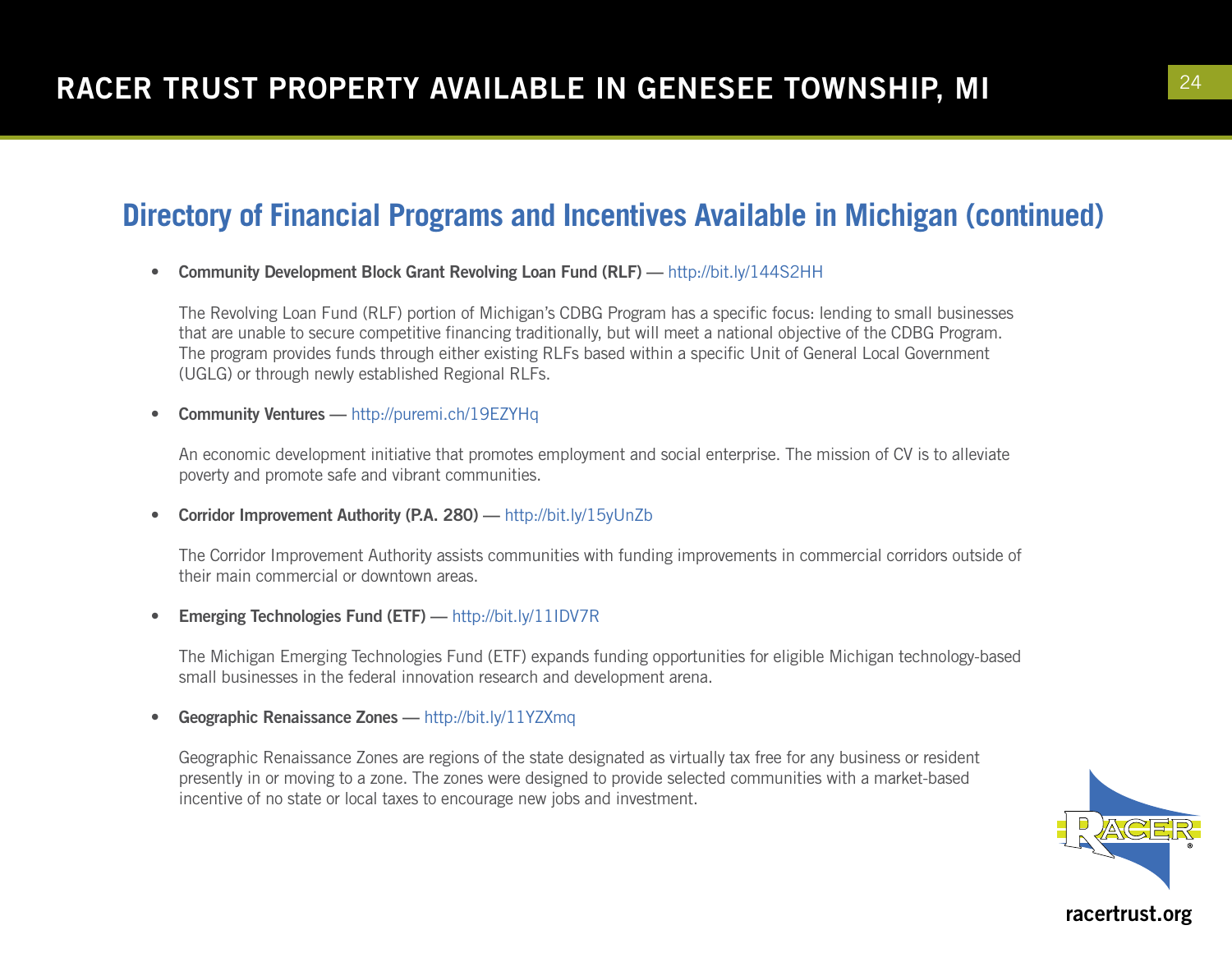#### • Historic Neighborhood Tax Increment Financing Authority (HNTIF) — http://bit.ly/10NGCd6

A Historic Neighborhood Tax Increment Financing Authority may be established to fund residential and economic growth in local historic districts. An authority may also issue bonds to finance these improvements.

• Industrial Property Tax Abatement (P.A. 198) — http://bit.ly/1fscJRT

Industrial property tax abatements provide incentives for eligible businesses to make new investment in Michigan. These abatements encourage Michigan manufacturers to build new plants, expand existing plants, renovate aging plants, or add new machinery and equipment. High-technology operations also are eligible for the abatement.

• Local Development Financing Act (LDFA) (P.A. 281) — http://bit.ly/12dNC19

The Local Development Financing Act allows a city, village or urban township to utilize tax increment financing to fund public infrastructure improvements — such as sewer and water lines, and roads — to promote economic growth and job creation.

• Michigan Business Development Program — http://bit.ly/1iq4PeD

The Michigan Business Development Program is a new incentive program available from the Michigan Strategic Fund (MSF), in cooperation with the Michigan Economic Development Corporation (MEDC). The program is designed to provide grants, loans or other economic assistance to businesses for highly competitive projects in Michigan that create jobs and/or provide investment.

• Michigan Collateral Support Program — http://bit.ly/1358ue4

The Michigan Collateral Support Program supplies cash collateral accounts to lending institutions to enhance the collateral coverage of borrowers. To be eligible, the company must fall under the definition of a firm that may be eligible for a Michigan Economic Growth Authority tax credit.

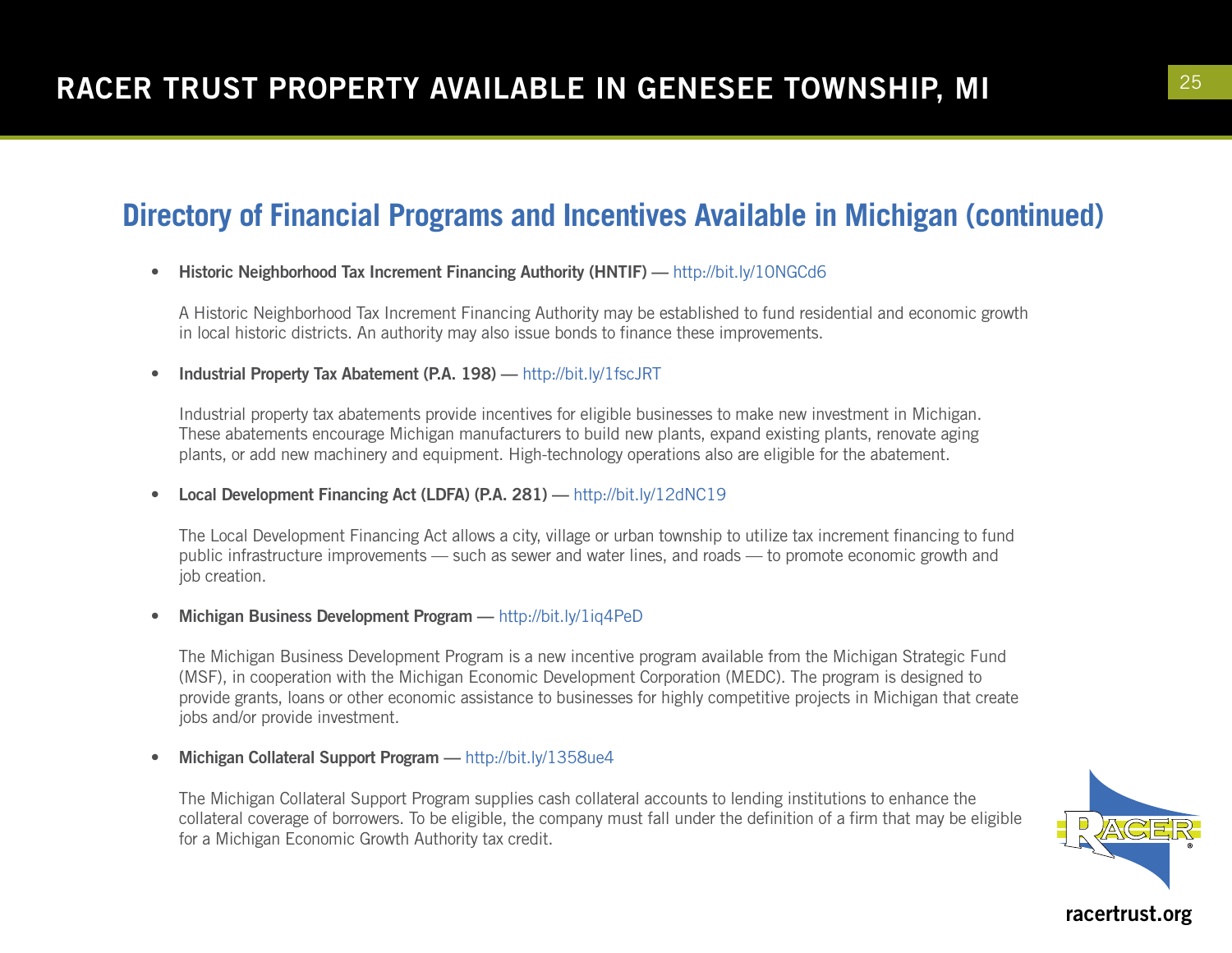#### • Michigan Community Revitalization Program — http://bit.ly/11Z1byb

The Michigan Community Revitalization Program (CRProgram) is a new incentive program available from the Michigan Strategic Fund (MSF), in cooperation with the Michigan Economic Development Corporation (MEDC), designed to promote community revitalization that will accelerate private investment in areas of historical declining values, contribute to Michigan's reinvention as a vital, job generating state, foster redevelopment of functionally obsolete or historic properties, reduce blight and protect natural resources of the state. The program is designed to provide grants, loans, or other economic assistance for eligible investment projects in Michigan. Generally, no funds will be disbursed until the project is verified as complete.

#### • Michigan Corporate Income Tax — http://bit.ly/18b5rSy

A 6% Michigan Corporate Income Tax (CIT) applies to C corporations and any entity that elects to be taxed as a C Corporation. Income is apportioned based 100% on the sales factor. Corporations with less than \$350,000 of apportioned gross receipts or less than \$100 in liability will not be required to file or pay the CIT.

#### • Michigan Defense Center (formerly known as the Defense Contract Coordination Center or DC3) http://puremi.ch/19F04ig

The Michigan Defense Center (MDC) provides resources and guidance to Michigan-based businesses to secure defense contracting opportunities to create jobs and increase Michigan's share of defense business.

#### Michigan Loan Participation Program — http://bit.ly/11IFtP3

The Michigan Loan Participation Program participates with lenders to finance diversification projects when faced with eligible borrower companies whose projected cash flows are considered speculative by the lender.

• Michigan Manufacturing Technology Center (MMTC) — http://puremi.ch/19F08yh

MMTC offers direct technical assistance to small- and medium-sized manufacturers and food processors to connect them to the best manufacturing practices and technologies available. Services are delivered through regional affiliates.

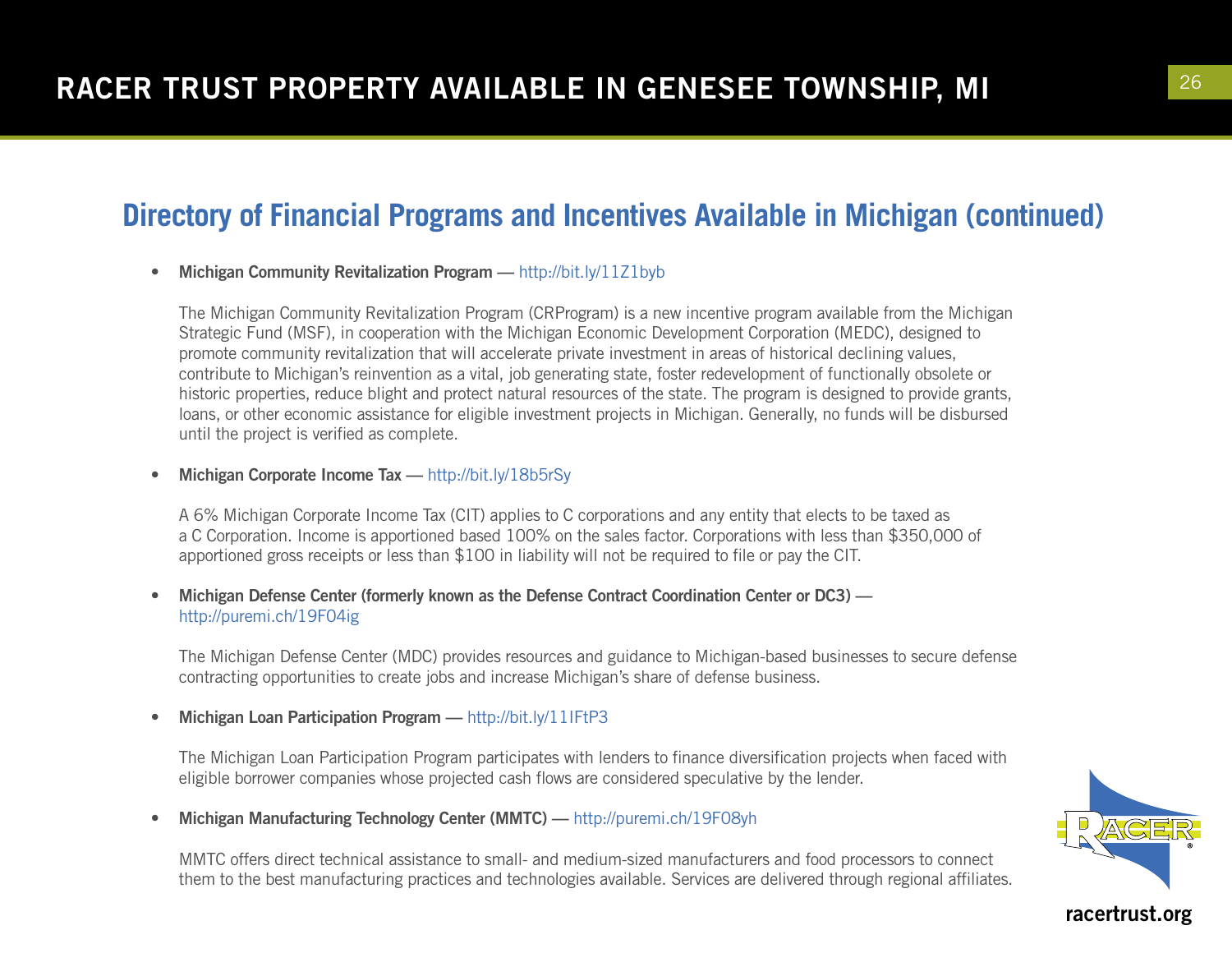#### • Michigan Personal Property Tax Reform - http://puremi.ch/1C4UBM9

Beginning in 2014, Personal Property Tax (PPT) was phased out for most businesses, substantially reducing compliance and administrative costs for businesses. This reform will be especially attractive to manufacturers who rely on expensive capital investments in tools and other equipment.

#### • Neighborhood Enterprise Zone - http://bit.ly/19vH8N8

The Neighborhood Enterprise Zone Program provides a tax incentive for the development and rehabilitation of residential housing in communities where it may not otherwise occur.

• Neighborhood Improvement Authority — http://bit.ly/18b5VIk

A Neighborhood Improvement Authority (NIA) may be established, and may use its funds for residential and economic growth in residential neighborhoods. An authority may also issue bonds to finance these improvements.

• Next Michigan Development Act — http://puremi.ch/1LzF7Gg

Established by PA 275 of 2010, the Act is to encourage the creation of Next Michigan Development Corporations (NMDC) to foster economic opportunities in the Michigan. As of March 2015, there were five active NMDCs that can grant incentives to new and expanding businesses in Michigan.

• Obsolete Property Rehabilitation Act (OPRA) — http://bit.ly/1eRcCh7

Obsolete Property Rehabilitation Act provides for a tax incentive to encourage the redevelopment of obsolete buildings that are contaminated, blighted or functionally obsolete. The goal is to rehabilitate older buildings into vibrant commercial and mixed-use projects.

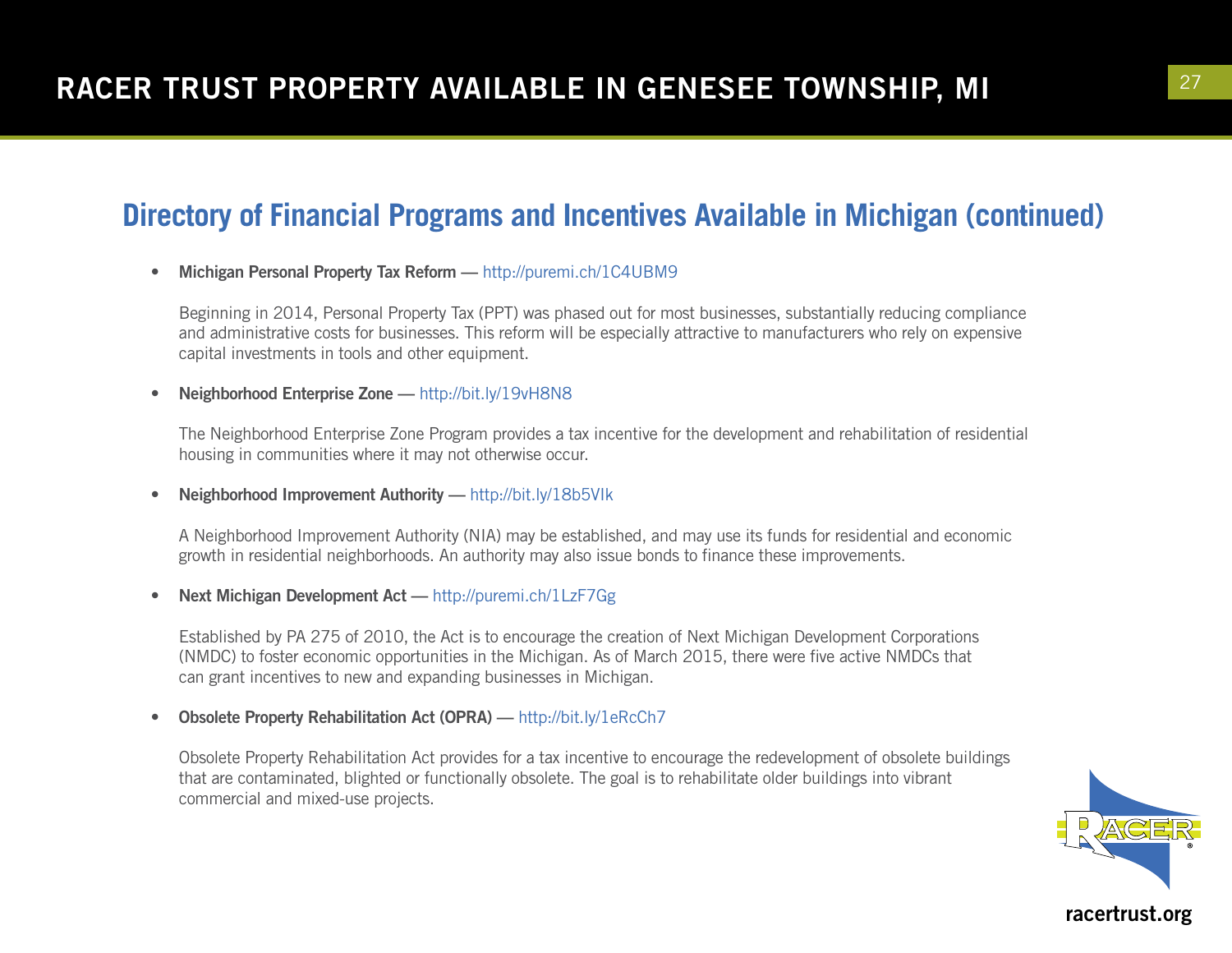#### • Personal Property Tax Relief in Distressed Communities (P.A. 328) — http://bit.ly/1fMChuA

Personal Property Tax Relief in Distressed Communities allows distressed communities, county seats and certain border county communities to abate personal property taxes on new investments made by eligible businesses.

• Private Activity Bond Program (former IRDB) — http://bit.ly/1bry5zw

Similar to public financing for revenue-generating projects; the governmental unit borrows money from private capital markets, secured only by the project's revenues rather than the government's full faith and credit. Interest income earned on bonds is tax-exempt, thereby reducing the cost of capital.

• Pure Michigan Business Connect - Program Overview — http://puremi.ch/1BaVWMo

Michigan Business Connect is a public-private initiative developed by the MEDC that introduces Michigan companies to growth opportunities. Companies receive business assistance at little to no cost; access to a new business-to-business (B2B) network; and find new customers while also leveraging procurement resources to enhance their supply chains.

• State Essential Services Assessment Exemption and Alternative State Essential Services Incentive Programs (SESA) http://puremi.ch/1BWuohq

Projects located in Eligible Distressed Areas (EDAs) that result in \$25 million or more of qualifying investments in eligible manufacturing personal property may be considered for a State Essential Services Assessment (SESA) Exemption. Projects that are not located in a distressed area may be considered for an Alternative SESA if the MSF Board determines the project is a transformational project.

Tax Exemptions for Michigan Companies — http://bit.ly/LvZPZU

A variety of specialized tax exemptions are highlighted.

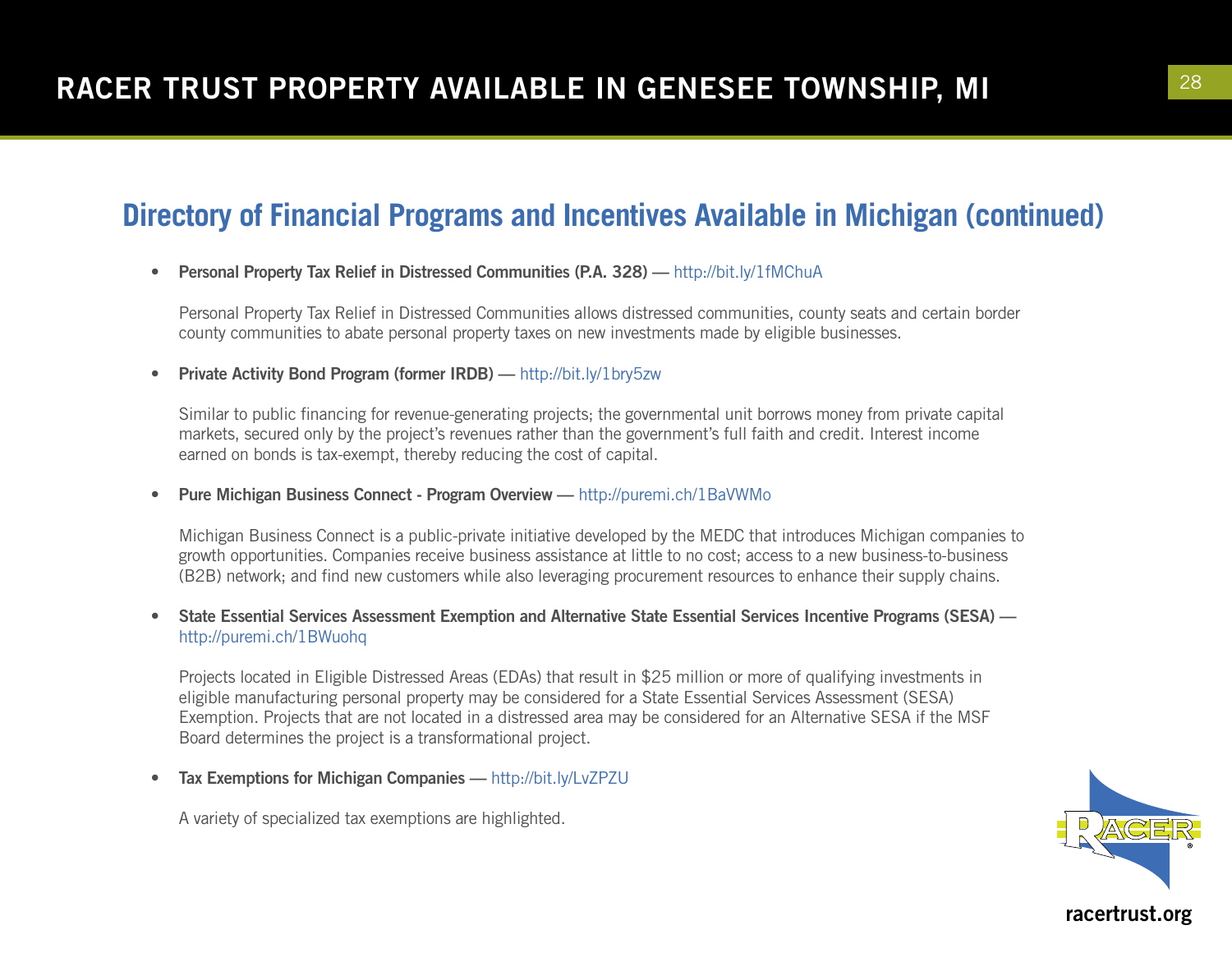• Taxable Bond Financing — http://bit.ly/MrQxPk

This program can provide small- and medium-sized companies with access to public capital markets normally available to larger companies.

• Tool & Die Recovery Zones — http://bit.ly/1enN8gy

The Michigan Strategic Fund Board is empowered to designate up to 35 tool and die renaissance recovery zones. A list of requirements for consideration can be found here: http://bit.ly/1enN8gy.

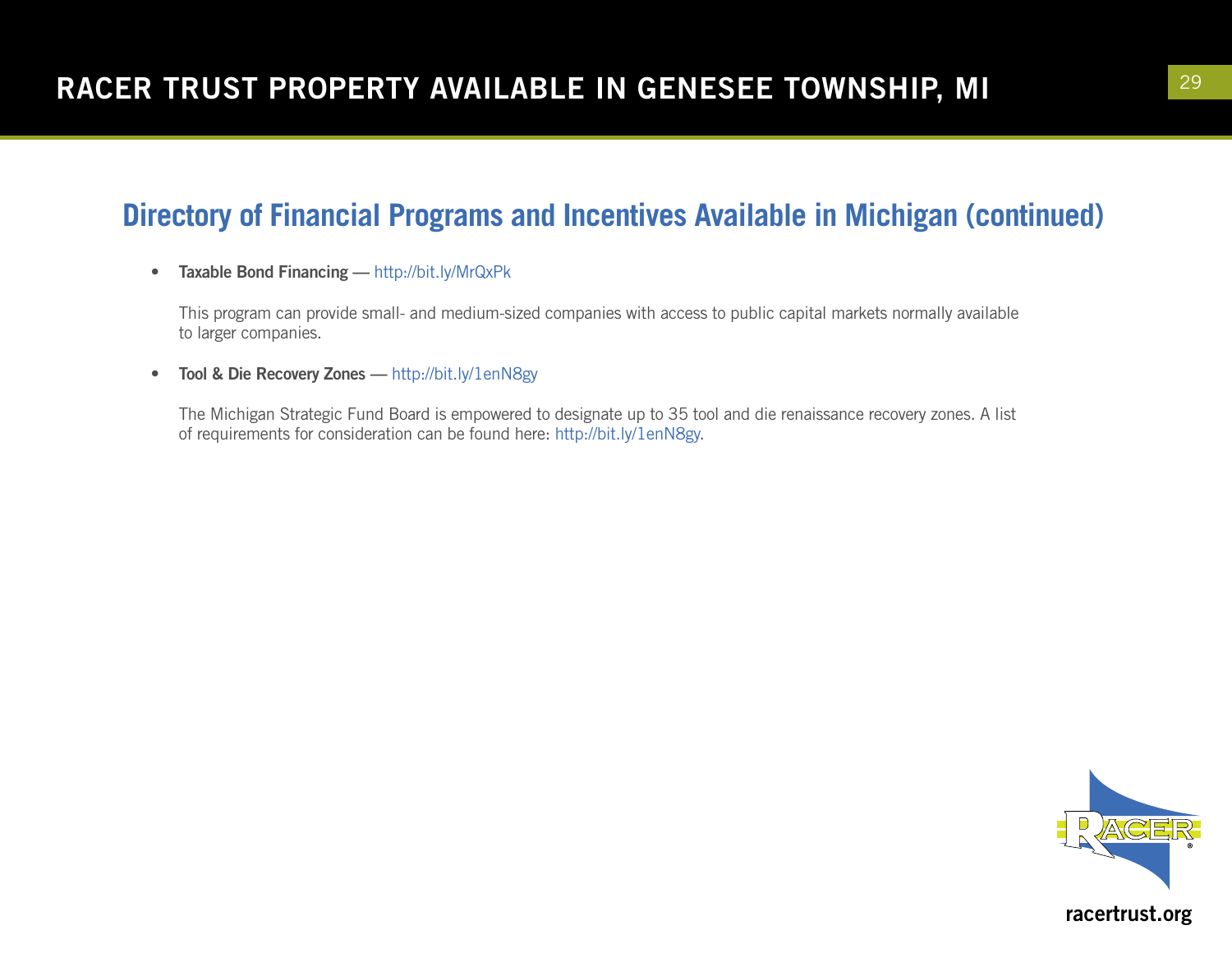### **Regional Overview: Community Snapshot**

The Charter Township of Genesee was established in 1838 and is bordered by the Flint, Burton, Mount Morris, Mount Morris Township, Richfield Township and Vienna Township. Family entertainment in Genesee Township includes such popular destinations as Huckleberry Railroad, Crossroads Village, Johnson Memorial Library, Mott Lake, Stepping Stones Falls and BlueBell Beach, among others.

The greater Flint area is the population and economic anchor of a larger region that extends into Oakland, Lapeer, Shiawassee, Saginaw and Tuscola counties. This primary trade area, with a total population of approximately 640,000 residents, is the geographic boundary from which Flint/Genesee County and its businesses draw approximately 60 percent of their visitors, customers and workforce.

Beginning in the late 1800s, the economy of the Flint area has been heavily influenced by the production of vehicles initially, the wagon and carriage industry and, later, the automobile industry. The establishment of the Durant-Dort Carriage Company and numerous other subsidiary manufacturers in the 1880s first led to Flint becoming known as "Vehicle City." Beginning in the 1900s, Flint's manufacturing companies quickly shifted production from wagons to automobiles and automobile parts. During this time, General Motors and Chevrolet Motor Company established several large automobile manufacturing complexes within the Flint area.

The automobile industry flourished in the Flint area through the 1970s, with the total General Motors employment reaching more than 80,000 workers. Beginning in the late 1970s and continuing through today, however, a significant decline in the automobile industry has occurred, which has forced the closures of numerous manufacturing plants in the Flint area. Today, the total General Motors employment in Genesee County has declined to below 10,000 workers.

During this period of great economic upheaval, the Flint region is seeking to create a sustainable economy and reestablish economic prosperity.

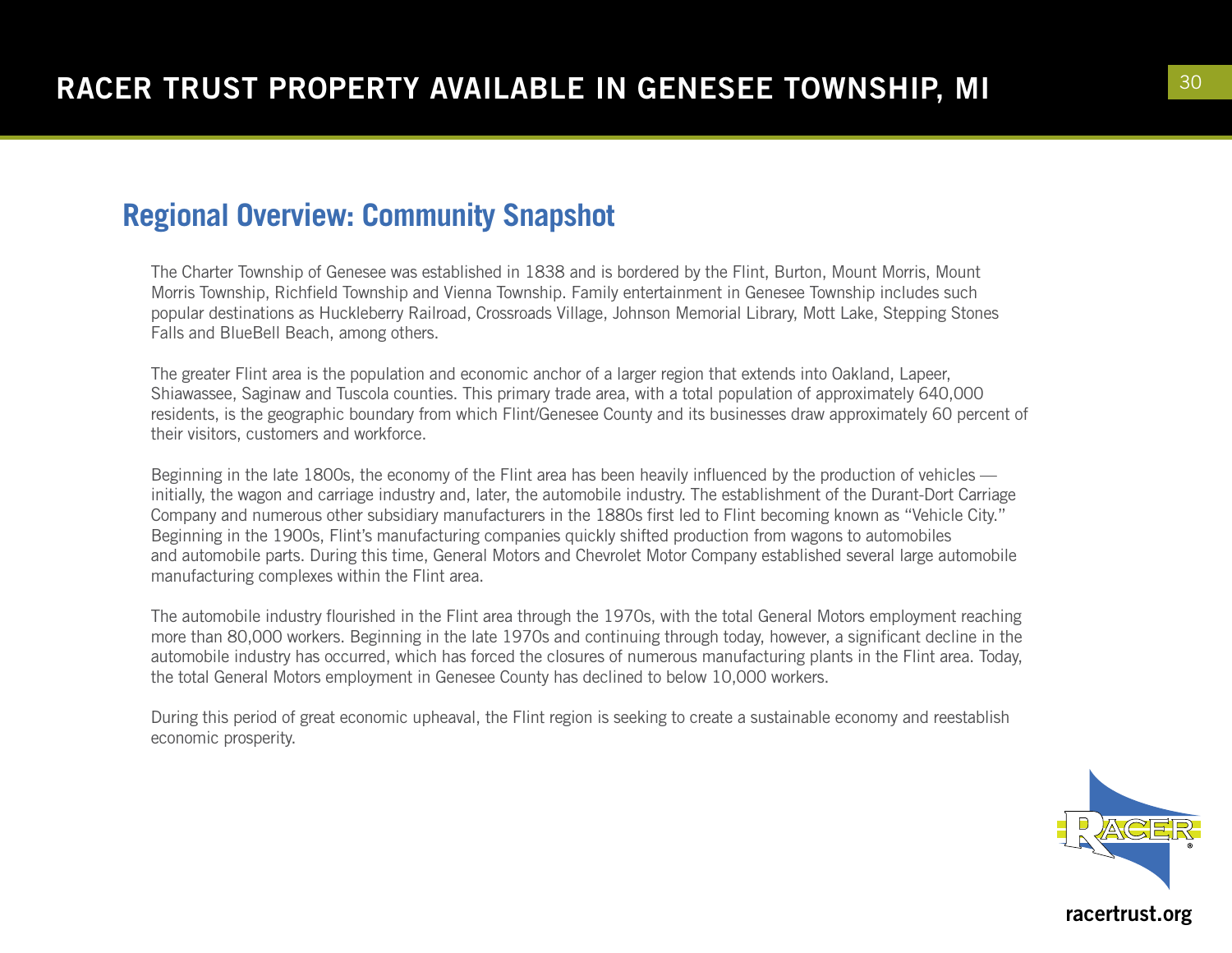### **Regional Overview: Workforce**

The U.S. Department of Labor's Bureau of Labor Statistics reported a preliminary unemployment rate of 5.3 percent in the Flint labor market for October 2017, the most recent month for which statistics are available. The state rate was 4.5 percent and the national rate was 4.1 percent.

At the state level, a variety of industry sectors have been proposed as strategic opportunities for job growth to bring Michigan out of the recession and lessen the state's historical reliance on the manufacturing and automotive industries. Some prognosticators have recommended that Michigan secure its future by focusing on electronics, biotech and biofuels, and health care.

The U.S. Department of Labor's Bureau of Labor Statistics reported a preliminary unemployment rate of 5.4 percent in the Flint labor market for March 2017, the most recent month for which statistics are available. The state rate was 5.1 percent and the national rate was 4.5 percent.

As demonstrated by the recent passage of the Clean Renewable and Efficient Energy Act, the State of Michigan also is eager to promote alternative energy and tap into the job growth potential of the alternative energy sector.

Within the Flint region, as the manufacturing and automotive sectors have declined, other industries have become much more prevalent in the local employment base. This represents a positive trend toward diversification and stabilization of the local economy.

By 2008, health care and social assistance had surpassed manufacturing as the largest employer at 19.5 percent, as well as generator of wages at 22.8 percent. Office-using industries had overtaken manufacturing as a share of county-wide wages, reflecting the growing importance of service-based industries in the local economy. This was driven primarily by growth in finance, insurance and health care sectors.

The 2010 Flint & Genesee County Comprehensive Economic Development Strategy introduces both short-term and longterm strategies to foster job creation within the Flint region. One short-term job creation strategy is to focus on capital spending for specific economic development projects that can sustain construction employment and lay the groundwork for long-term economic progress. Another short-term strategy is to focus on jobs sustained by maximizing existing local opportunities, such as stable automotive, health care and education sectors; construction employment; government contract acquisition; and small business support and incubation.

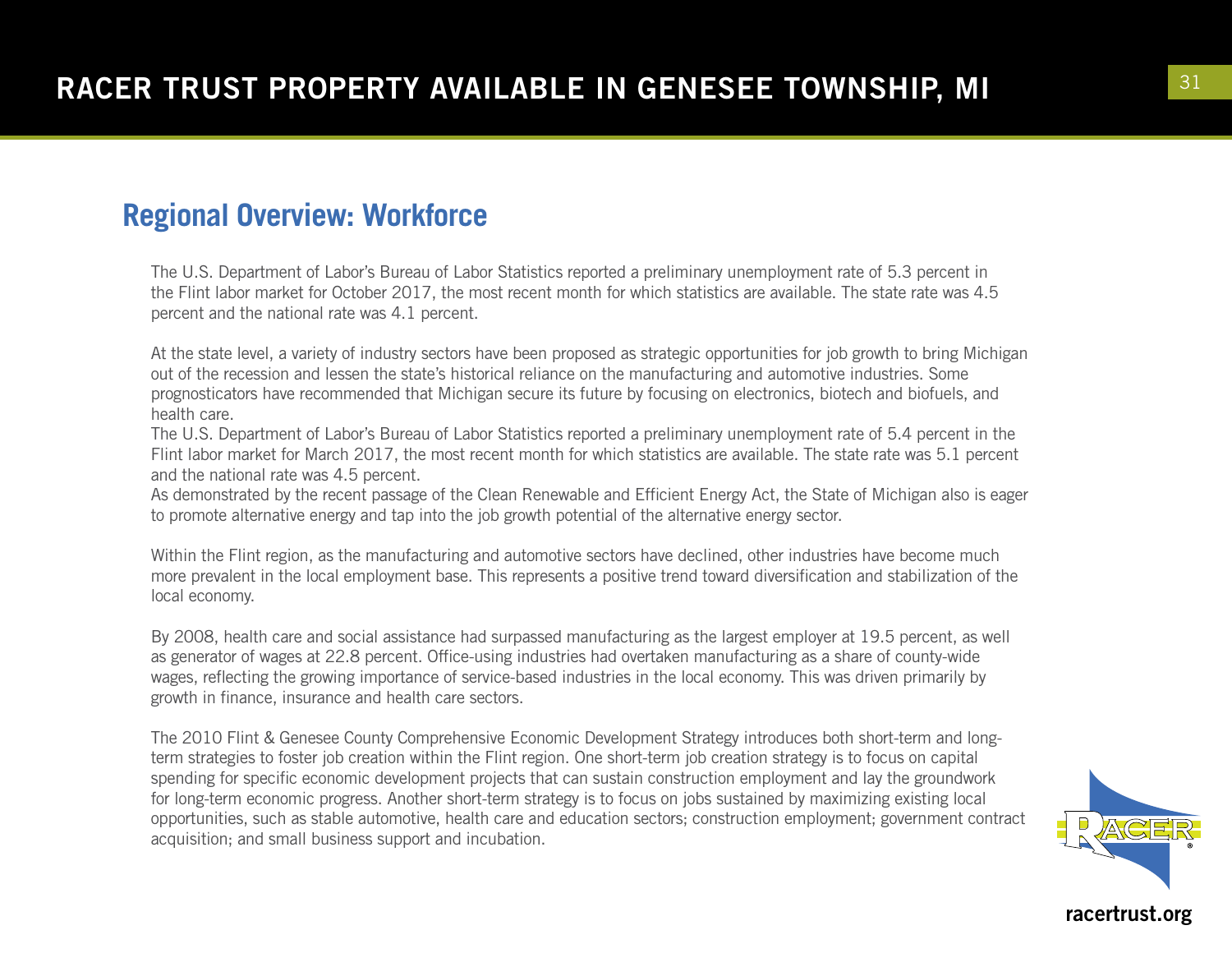### **Regional Overview: Workforce (continued)**

The Flint/Genesee Job Corps (www.flintgenesee.jobcorps.gov/faq.aspx) offers hands-on career technical training as well as academic training. Its services include career planning, on-the-job training, job placement, residential housing, food service, driver's education, health and dental care, a bi-weekly basic living allowance and clothing allowance. Some centers offer childcare programs for single parents, as well.

The Michigan Economic Development Corporation (www.michiganbusiness.org) is ready and able to provide an extensive talent package through its Talent Enhancement program. These services are provided by a team that includes economic development experts, workforce development specialists and college placement offices, coordinated by a designated Talent Advisor who works closely with a company's leadership team to create and implement a custom Talent Enhancement strategy. The MEDC programs are designed to attract, train and retain key talent who will help drive business success.

The following tools are available to identify potential job candidates:

- Pure Michigan Talent Connect (www.MiTalent.org) for job postings and resume searches.
- Virtual Career Fairs.
- Feature opportunities and company profiles in e-newsletters that reach 500,000 job seekers.
- Social media campaigns that includes Facebook, LinkedIn and Twitter.
- Coordination with Michigan college and university placement offices for on-campus interviewing and promotions, as well as a feature in communications to all college placement offices.
- Robust series of events and career fairs to facilitate in-person connections.

The Michigan Talent Bank (www.mitalent.org) is a free internet-based resume and job bank available to employers. On average the system has 60,000 resumes from across the state.

Associated Builders & Contractors (www.abcgmc.org) provides training on all facets of construction from demolition to construction and maintenance.

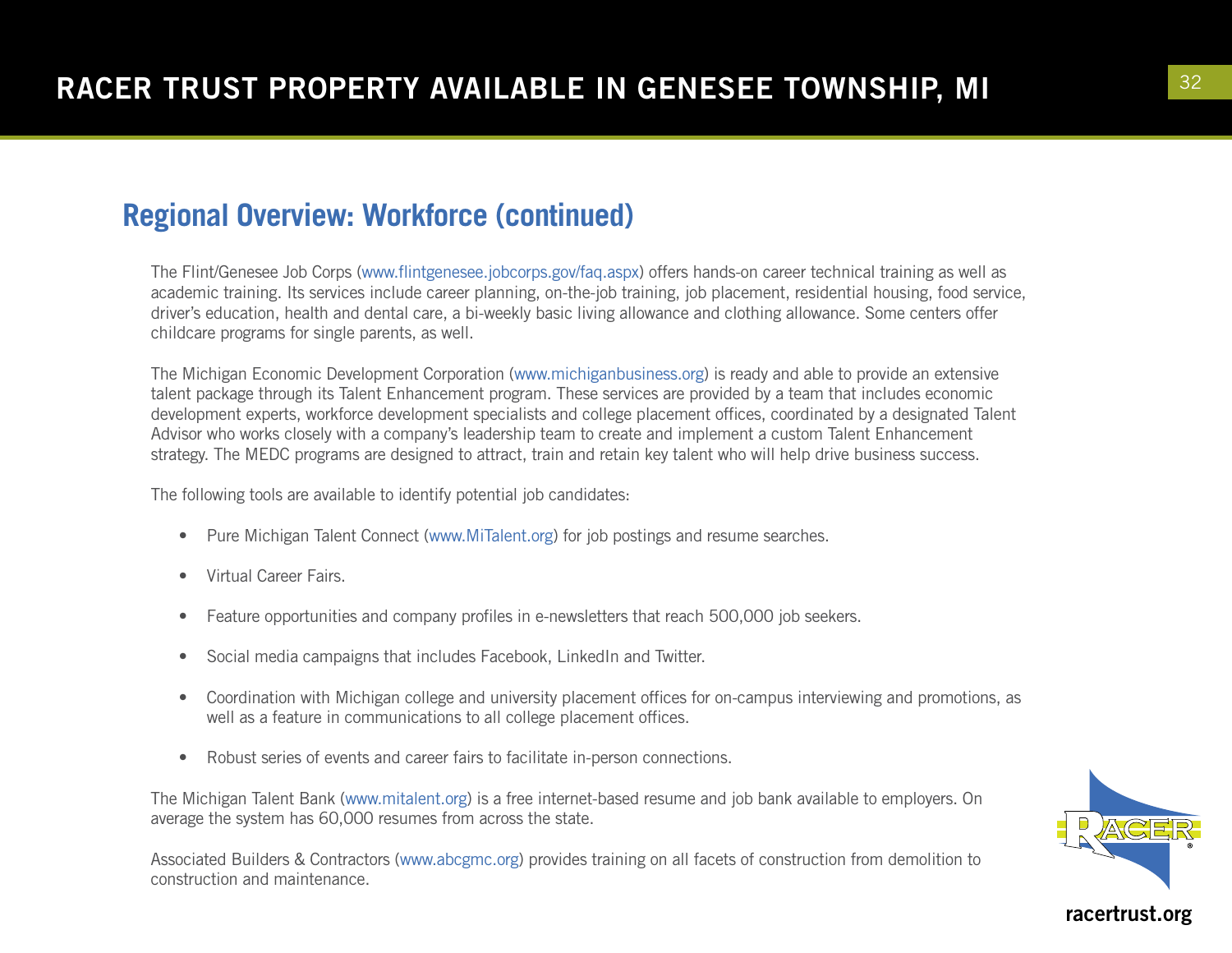### **Regional Overview: Education**

The Genesee School District (www.genesee.k12.mi.us) is a small district with two schools — one for pre-k through 6th grade, the other for 7th through 12th.

The state-run Michigan School for the Deaf (www.michiganschoolforthedeaf.org) is located in Flint. The Valley School (www.valleyschool.org/vweb\_home.htm) is a small private K-12 school.

There are four colleges universities in and around Flint, including the University of Michigan-Flint (www.umflint.edu). Since 1956, the University of Michigan-Flint has embraced the importance of "doing" as fundamental to each student's personal, professional and academic growth. As part of the world-renowned University of Michigan system, UM-Flint is committed to the development of the next generation of "Leaders and Best." UM-Flint faculty from more than 100 areas of study lead the development of research and service-learning projects that match course curriculum with today's most-pressing issues. Such projects bring learning to life, address community needs, and fulfill students' desires to contribute to "something bigger than themselves."

Kettering University (www.kettering.edu), formerly known as GMI for General Motors Institute, is best known for its engineering and hard sciences programs. Kettering offers some of the nation's most advanced cooperative education students, to build companies build highly productive, professional workforces. Innovation and entrepreneurship are infused throughout all of Kettering's engineering, science, math and business programs. Recognized by U.S. News & World Report as one of the top co-op schools in the nation, Kettering has the experts, the labs and the programs that bring theory and practice together better than anyplace else. Kettering also can satisfy the continuing education needs of a workforce. Corporations and organizations searching for a facility for research can connect to state-of-the-art labs and knowledgeable faculty through Kettering's research opportunities.

Mott Community College (www.mcc.edu) is a community college in Flint with satellite campuses in nearby Fenton, Lapeer and Clio. Since its founding in 1923 as Flint Junior College, Mott Community College has grown to become the largest college in the Flint/Genesee County region and an institution marked by innovation, excellence and wide support in the community. Surveys reveal that more than half the households in Genesee County contain a present or former MCC student. From traditional liberal arts and college transfer to high-tech computer and simulation manufacturing, MCC offers the community more than 100 different programs to prepare for successful careers and productive lives.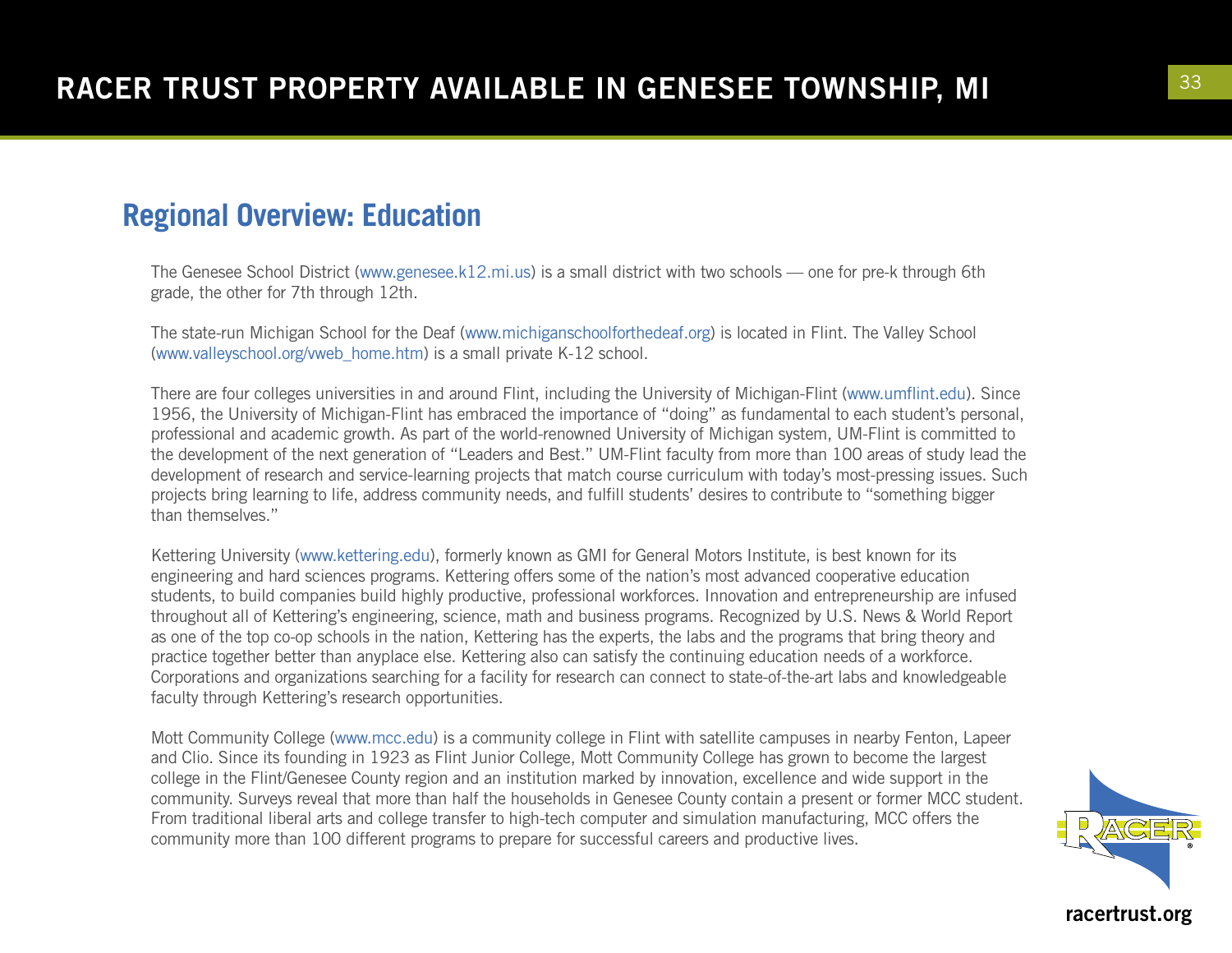### **Regional Overview: Education (continued)**

As of August 2014, Mott's president is Dr. Beverly Walker-Griffea, the first female and first African American president in Mott Community College's history. She is committed to academic excellence, student access and success, dynamic industry partnerships, and significantly impacting local economies. The college features its landmark Regional Technology Center (RTC), a \$40 million high-technology educational facility that enabled Mott to create the world's first Manufacturing Simulation Technology curriculum with support from the National Science Foundation, the U.S. Department of Labor and the Mott Foundation.

Central Michigan University (www.cmich.edu) has a satellite location in Flint (http://bit.ly/OKlbz6). It offers master's and bachelor's degree completion programs designed for working adults. Its current location in Flint opened in 2004.

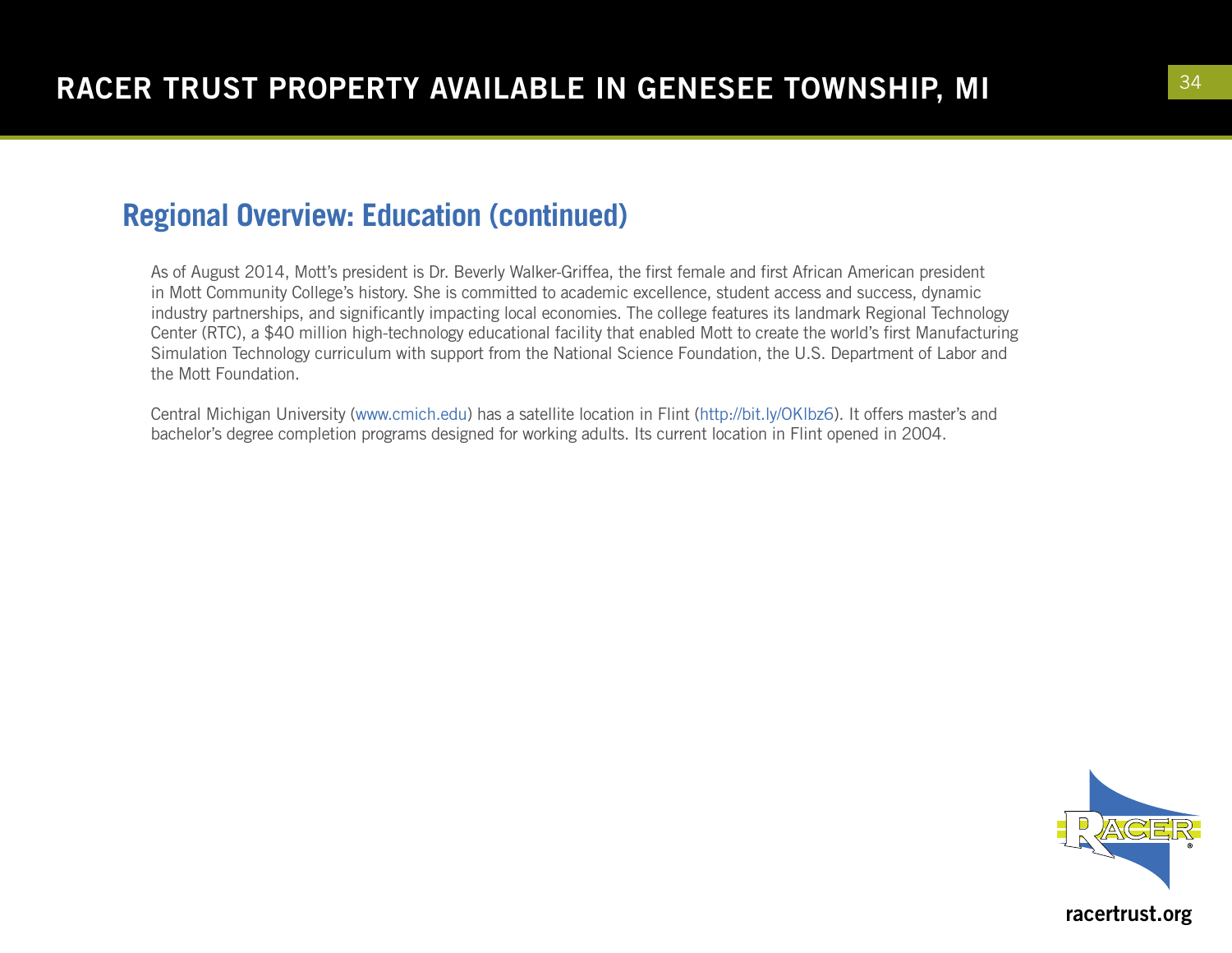## **Regional Overview: Largest Employers in Flint Area**

| <b>General Motors</b><br>$\bullet$                       | 7,500 employees |
|----------------------------------------------------------|-----------------|
| <b>Genesys Medical Center</b>                            | 3,500           |
| <b>McLaren Regional Medical Center</b><br>$\bullet$      | 2,785           |
| <b>Hurley Medical Center</b><br>$\bullet$                | 2,780           |
| <b>Diplomat Pharmacy</b>                                 | 1,120           |
| <b>University of Michigan-Flint</b><br>$\bullet$         | 1,098           |
| <b>Huntington Bank</b>                                   | 600             |
| <b>Creative Foam Corporation</b><br>$\bullet$            | 600             |
| <b>Mass Transportation Authority</b><br>$\bullet$        | 575             |
| <b>Mott Community College</b><br>$\bullet$               | 445             |
| <b>Baker College</b>                                     | 404             |
| <b>Consumers Energy</b><br>$\bullet$                     | 398             |
| <b>Kettering University</b><br>$\bullet$                 | 388             |
| <b>Al Serra Automotive</b>                               | 385             |
| <b>Magna</b>                                             | 350             |
| <b>Northgate</b>                                         | 211             |
| <b>TMI Climate Solutions</b>                             | 200             |
| <b>Client Financial Services</b>                         | 180             |
| <b>HSS Material Management</b><br>$\bullet$              | 165             |
| <b>Goyette Mechanical</b><br>$\bullet$                   | 165             |
| *: List does not include governments or school districts |                 |

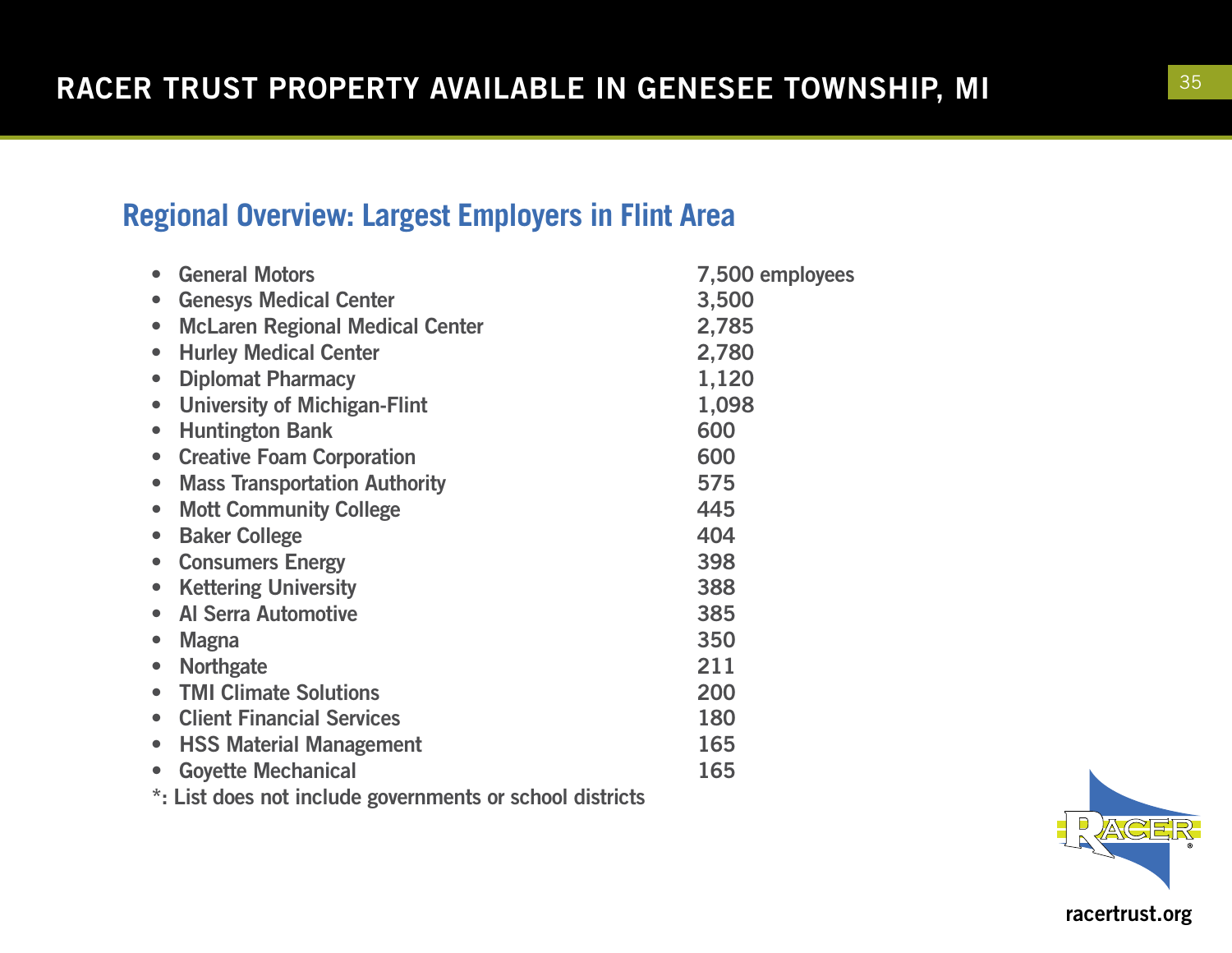### **Regional Overview: Medical Facilities and Emergency Services**

Hurley Medical Center (www.hurleymc.com) in Flint provides the region's only Level I Trauma Center, as well as neonatal intensive care, pediatric intensive care, a pediatric emergency department and a burn unit.

Providing the most innovative, leading-edge technology and medical services, Hurley Medical Center is widely recognized as an institution of exceptional excellence.

As the safety-net provider for the Flint-Genesee County area, Hurley Medical Center is vitally important to the people of the community. It treats every person who comes in, regardless of ability to pay, and also routinely goes into surrounding neighborhoods to participate in health fairs, expos and community fundraisers. Its doctors and nurses visit schools, places of worship, community groups, libraries, professional organizations and assisted-living facilities, talking with people about their health and conducting screenings that can identify potential problems or conditions.

McLaren Regional Medical Center (www.mclarenregional.org/flint/flint.aspx) has a legacy of clinical excellence and a longstanding tradition of compassionate, patient-focused care.

McLaren-Flint continues to be mid-Michigan's leading health care provider. The 404-bed teaching hospital is affiliated with Michigan State University College of Human Medicine (www.humanmedicine.msu.edu), blending the experience and expertise of its medical staff with MSU's physicians-in-training, thereby delivering academic, clinical and research-based innovations, world-class treatment, and cutting-edge technology to mid-Michigan residents.

McLaren's 2,600 employees and 600 medical staff members combine "high tech" with "high touch" health care. McLaren's commitment to clinical quality earned it recognition among the Top 100 Hospitals nationwide.

Two former full-service hospitals — St. Joseph's Hospital and Flint Osteopathic Hospital — are now medical clinics that are part of the Genesys Health System (www.genesys.org), and currently referred to as Genesys East Flint Campus and Genesys West Flint Campus, respectively.

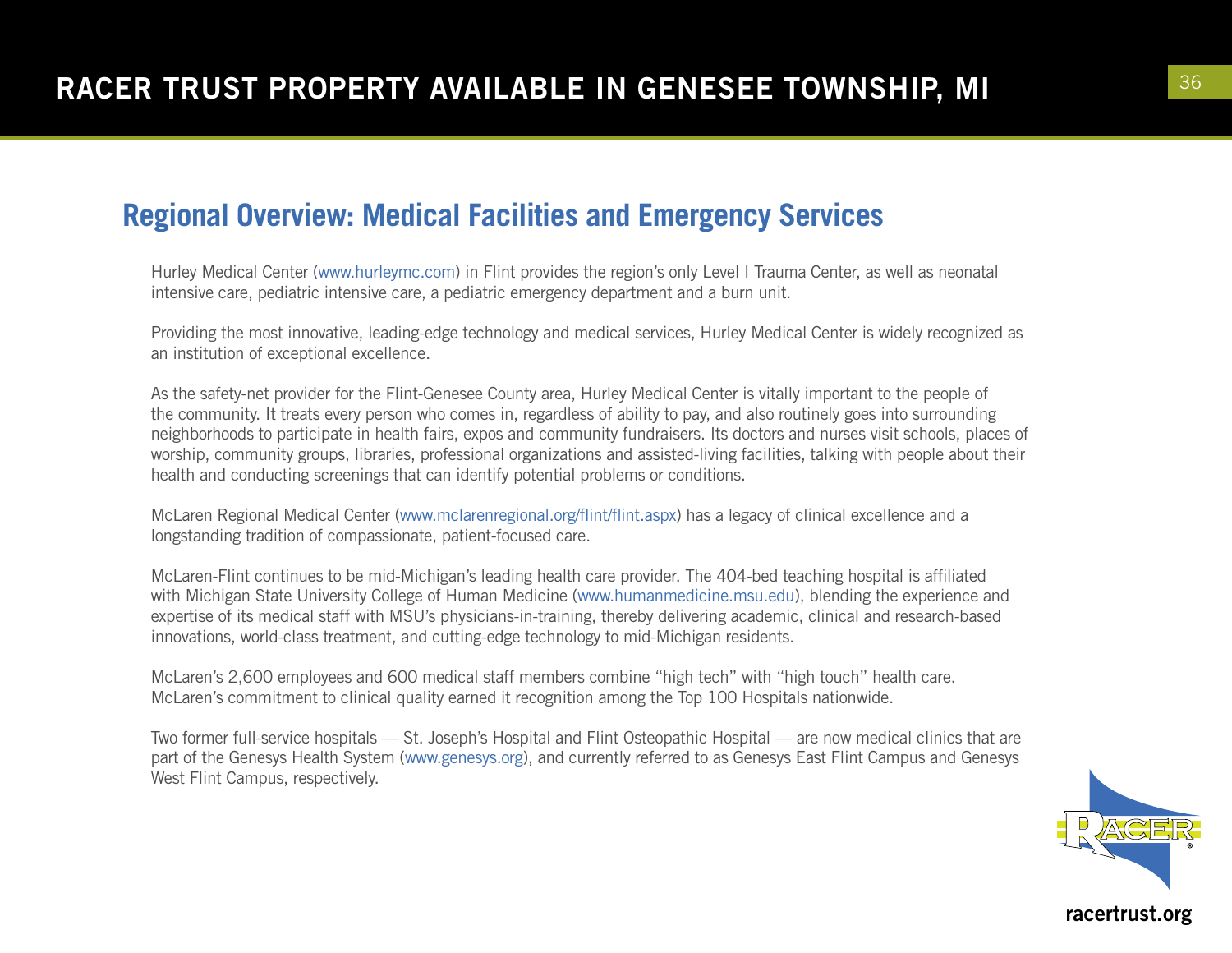## **Links to Helpful Resources**

- \* Local/Regional Resources
	- Local Economic Development www.flintandgenesee.org
- \* State Resources
	- State www.michigan.gov
	- State Economic Development www.michiganbusiness.org
	- State Education www.michigan.gov/mde
- \* Federal Resources
	- U.S. Census Bureau www.census.gov
	- U.S. Department of Commerce www.commerce.gov
	- U.S. Economic Development Administration www.eda.gov
	- U.S. General Services Administration www.gsa.gov
	- U.S. Small Business Administration www.sba.gov

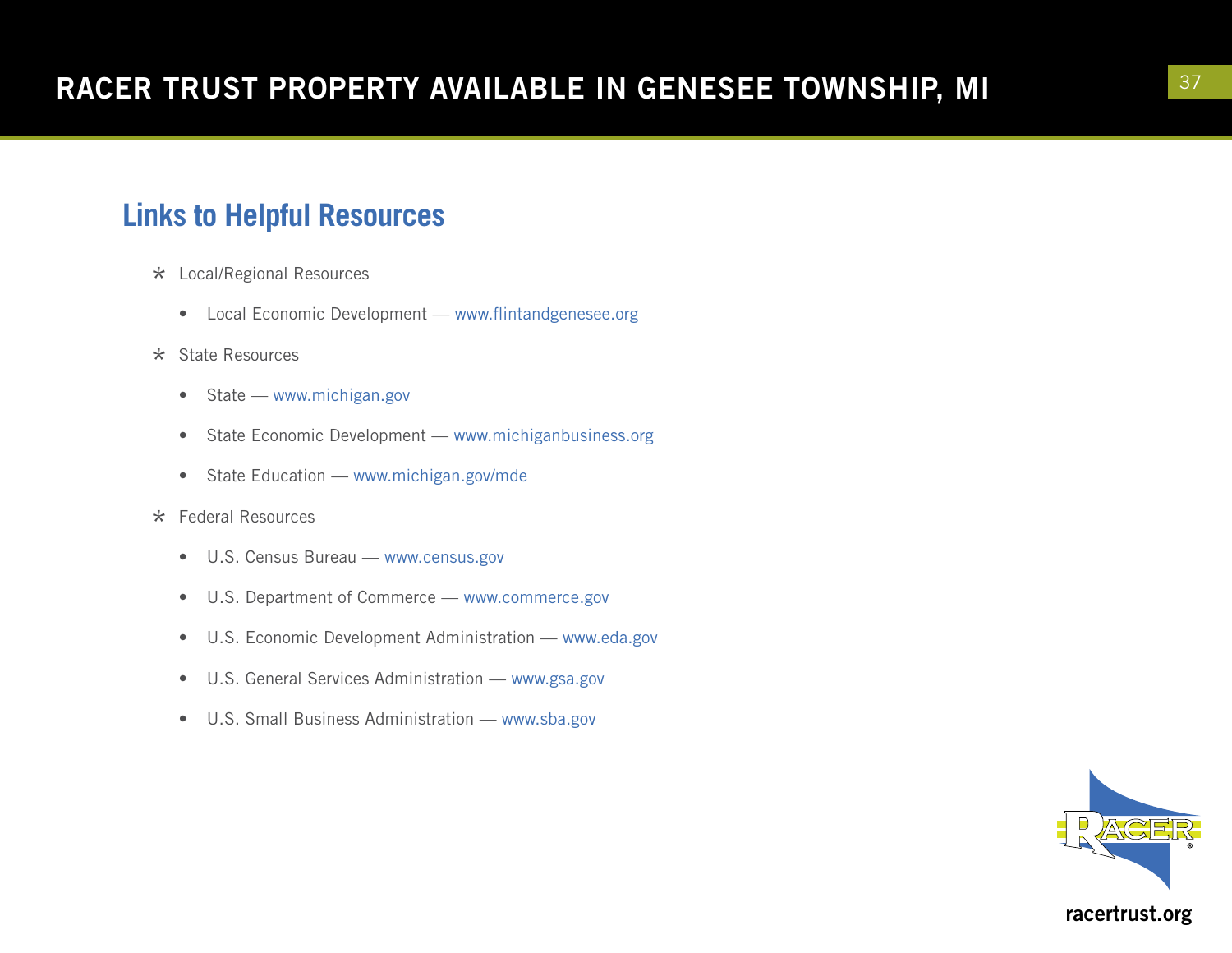## **Regional Overview: Demographic Information**

#### Community Profile

Total industry jobs: 147,468 Average earnings: \$51,028 Bachelor's degree or higher: 13.2% GRP: \$14.07B

#### Flint Labor Market Analysis

| City of Flint | Flint MSA |
|---------------|-----------|
| 98,310        | 408,100   |
| 57,500        | 147,100   |
| 39,900        | 179,500   |
| 14,300        | $-32,500$ |
| \$50,500      | \$51,000  |
|               |           |

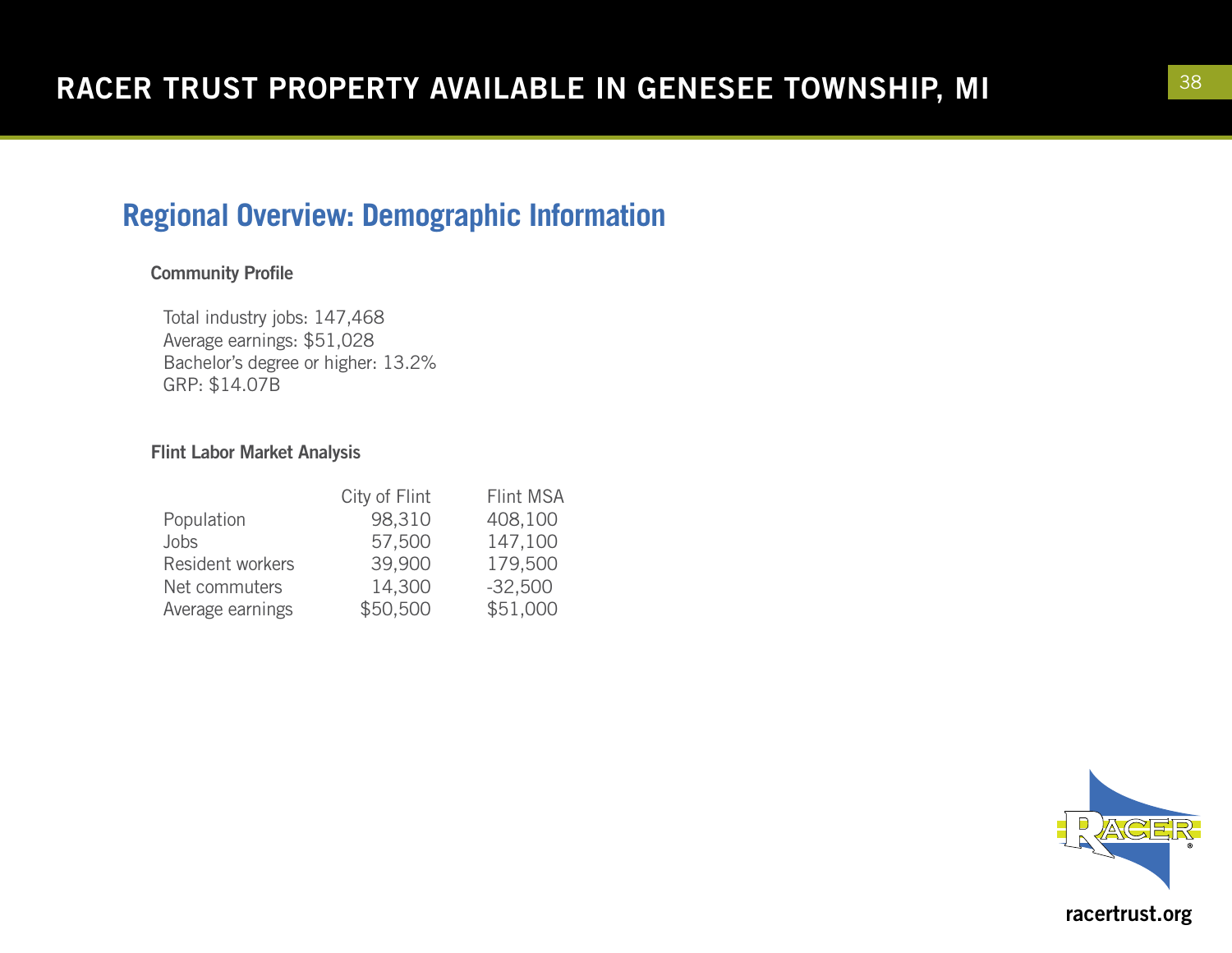

Trustee:

Elliott P. Laws trustee@racertrust.org

## **Who is RACER and What Do We Do**

The RACER Trust was created in March 2011 by the U.S. Bankruptcy Court to clean up and position for redevelopment 89 properties and other facilities owned by the former General Motors Corp. before its 2009 bankruptcy.

Offers for purchase must be evaluated by RACER against six criteria required by a Settlement Agreement that, with the Court's approval, created the Trust. You may view the Settlement Agreement at www.racertrust.org/About\_RACER/Settlement\_Agreement. While purchase price is a factor, RACER also must consider each proposal's ability to create jobs and generate new economic opportunity in the communities hurt by the GM bankruptcy. RACER will require prospective buyers to furnish detailed information to demonstrate that its offer satisfies each of the six criteria described in the Settlement Agreement.

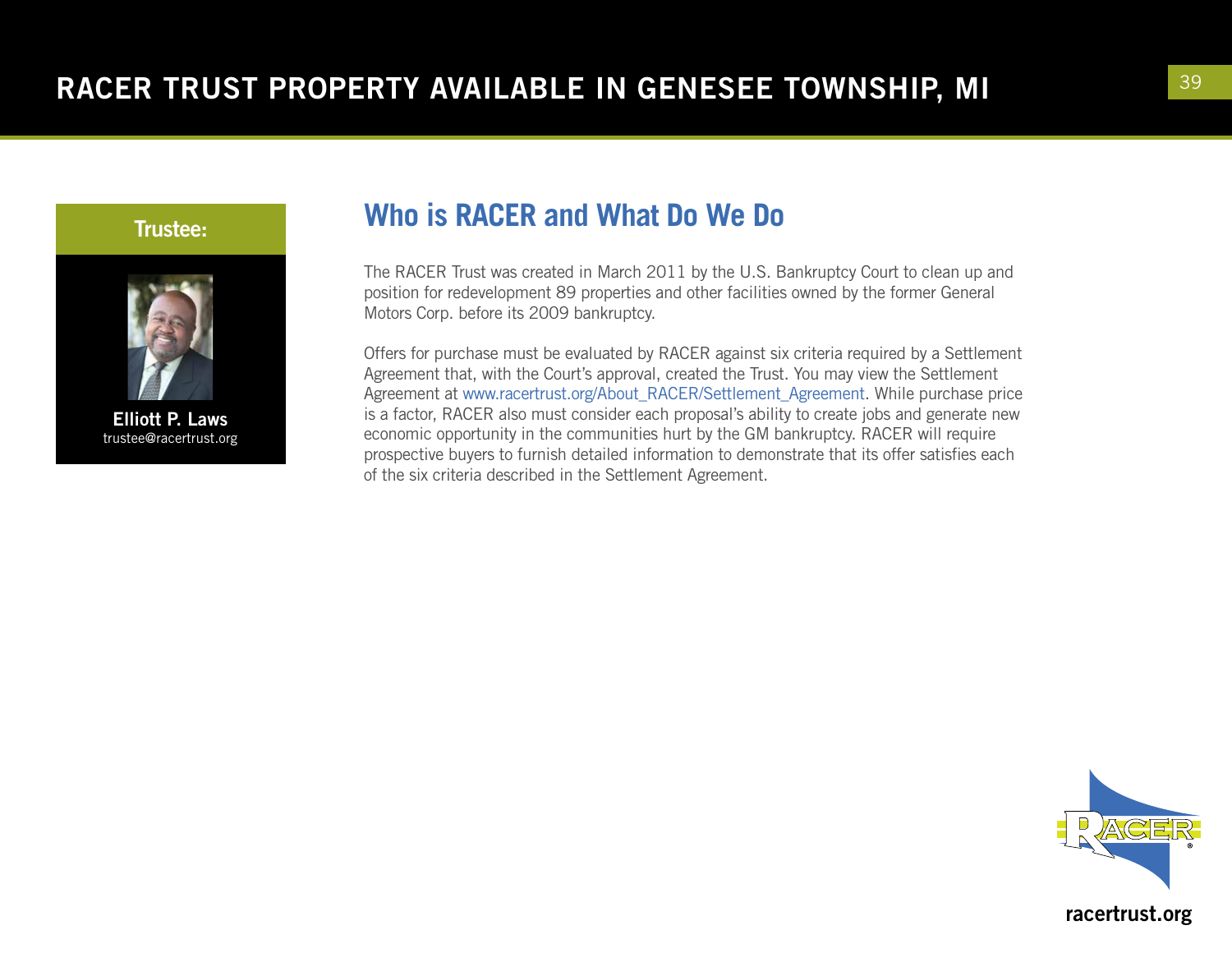### The RACER Trust Redevelopment Team:



Bruce Rasher Redevelopment Manager brasher@racertrust.org



Patricia Spitzley Deputy Redevelopment Manager pspitzley@racertrust.org



Steven Black Transaction Manager sblack@racertrust.org

## **Conditions**

The material contained in this brochure is for the purpose of considering the purchase of the Property (the "Property") described herein.

The information contained in this brochure was prepared on May 21, 2012 and last updated on December 7, 2017 by the Revitalizing Auto Communities Environmental Response Trust ("RACER" or "Trust"), which owns the Property. It is intended to be used by prospective buyers in evaluating this Property for sale. Neither RACER, nor its respective officers, employees or agents, makes any representation or warranty, express or implied, as to the completeness or the accuracy of the material contained herein or any of its contents, and no legal commitments or obligations shall arise based upon this brochure or any of its contents.

Prospective buyers are advised (i) that changes may have occurred in the Property or property value described herein, as well as the condition of the Property since the time this brochure was issued and that (ii) all information is provided for general reference purposes only in that they are based on assumptions relating to the general economy, competition, and other factors beyond the control of RACER and, therefore, are subject to material variation. Prospective buyers are advised and encouraged to conduct their own comprehensive review and analysis of the information contained herein.

### **Contact Us by Mail**

To send correspondence to RACER Trust staff:

RACER Trust 1505 Woodward Avenue, Suite 200 Detroit, MI 48226

This brochure is a solicitation of interest only and is not an offer to sell the Property. RACER expressly reserves the right, at its sole discretion, to reject any or all expressions of interest or offers to purchase the Property, and expressly reserves the right, at its sole discretion, to terminate discussions with any entity at any time with or without notice.

RACER has no legal commitment or obligation to any entity reviewing this brochure or making an offer to purchase the Property unless and until a written agreement satisfactory to RACER has been fully executed, delivered and approved by RACER and any conditions to RACER thereunder have been satisfied or waived.

By accepting this brochure, you agree that the information contained herein (i) will be used solely for the purpose for which it is intended; (ii) will remain the property of RACER and; (iii) will not be used by you for your own purpose except in connection with a potential agreement with RACER.

The terms and conditions stated in this section relate to all sections of this brochure as if stated independently therein. If, after reviewing this brochure, you have no further interest in purchasing the Property at this time, kindly destroy any downloaded due diligence at your earliest possible convenience.

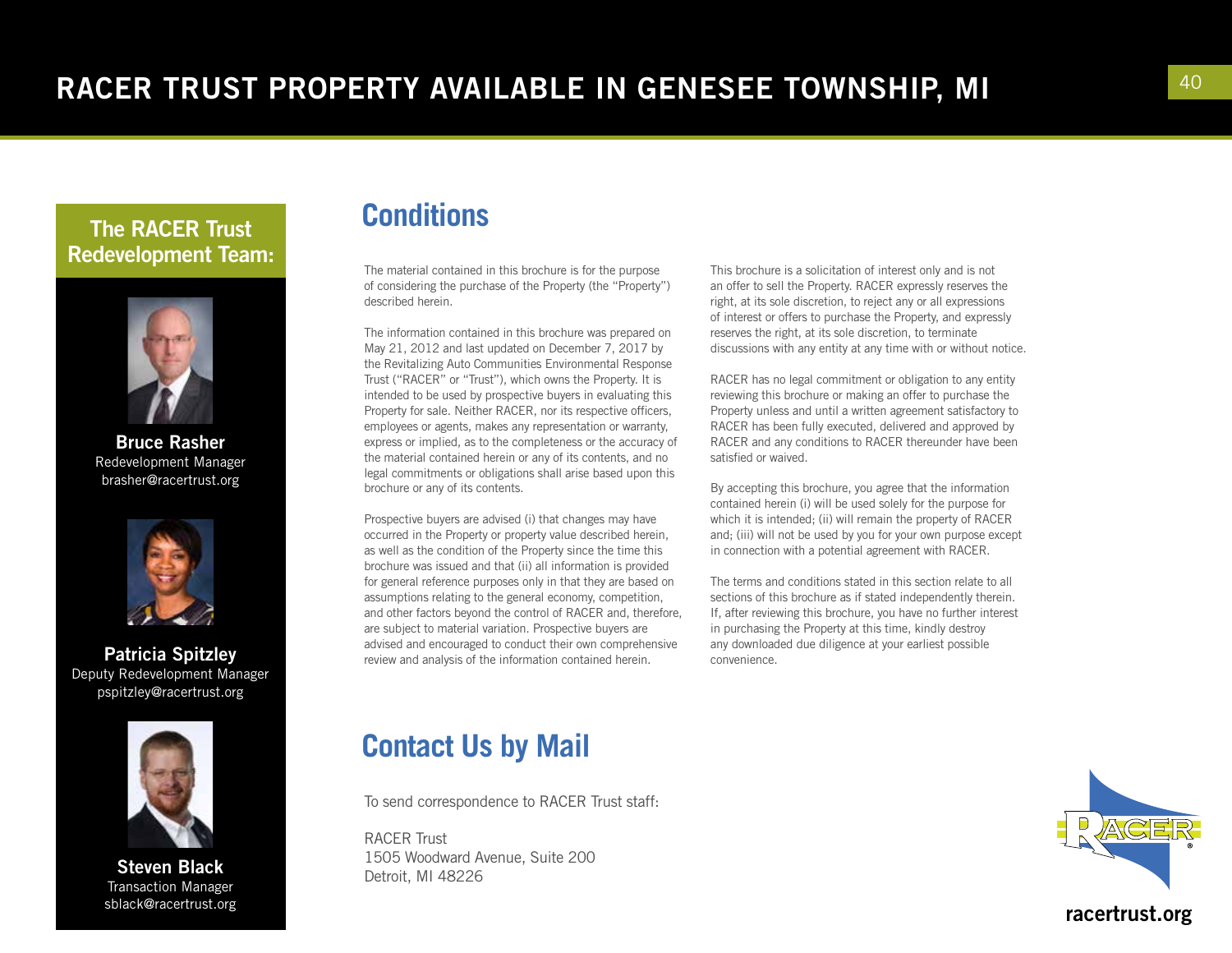### **Transaction Guidelines/Offer Instructions**

Prospective buyers interested in making an offer on the Property described herein must first execute a Confidentiality Agreement, schedule a Property inspection through RACER's Redevelopment office and then submit a Letter of Intent form. A Confidentiality Agreement and Letter of Intent form are available for download at RACER's website: www.racertrust.org.

RACER will evaluate all Letters of Intent for the Property against six criteria (the "Sales Criteria") required by the Settlement Agreement that established the Trust. These Sales Criteria are described in detail on RACER's website and generally include:

- i. whether the monetary value of the purchase price is sufficient in light of the projected budget for the sale of the Property, taking into account any surplus from past Properties sold or projected shortfall on the sale of the remaining Properties;
- ii. the potential for the proposed reuse to create jobs in the State and the affected community;
- iii. other benefits to the State and affected communities (such as increasing tax revenue, reducing blight, and providing a sense of renewal);
- iv. avoiding a material increase in the cost of or interference with the Environmental Action;
- v. the views of the State and affected communities; and
- vi. the reputation and credibility of the prospective buyer.

The Letter of Intent will not constitute a binding offer by prospective buyers to purchase the Property for the price submitted. Letters of Intent must include a detailed proposal for the redevelopment of the Property and a detailed explanation with supporting information for how the proposal would satisfy all of the Settlement Agreement Sales Criteria.

RACER will evaluate the Letters of Intent received for the Property and may, in its sole discretion, select one or more for further due diligence and may request submission of final proposals for sale. If RACER approves a Letter of Intent, RACER is not obligated to sell the Property. RACER reserves the right to accept or reject any or all proposals, regardless of purchase price, or to withdraw the assets from the sale, in its sole discretion, for any or no reason. Approval or consent by any community or stakeholder is not needed for RACER to move forward with a particular project.

Prospective purchasers may be asked to participate in the negotiation of a Purchase and Sale Agreement, which will be available for download on RACER's website. Purchase and Sale Agreements for the Property will be evaluated against the Settlement Agreement Sales Criteria generally described above and more fully described on RACER's website.

Each transaction involving Trust property will have unique circumstances, which may require RACER to consider additional factors, and balance their relative merits and weight differently, after analyzing the requisite due diligence, including a careful review of objective information, consultations with community officials and local community investment in the subject project, with due consideration given to any intangible benefits of the offer. The Trust will strive to balance all of these factors, with the ultimate goal of achieving the optimum outcome for stakeholders in every case, but the Trust retains the ultimate discretion on how best to weight these factors and which offer or project, if any, best satisfies the Sales Criteria and the Trust's other requirements.

As Purchase and Sales Agreements are evaluated, RACER also will encourage local community officials to execute a development agreement with prospective buyers describing, among other things, the level of investment, schedule for the project and specific job creation goals.

The Property will be sold for cash, due at closing, based upon the terms and provisions described in the Purchase and Sales Agreement. RACER will not pay a seller's commission to brokers, unless approved in advance by RACER in writing.

#### File Review:

Prospective buyers are encouraged to review the information contained in this Brochure and on RACER's website prior to submission of a Letter of Intent.